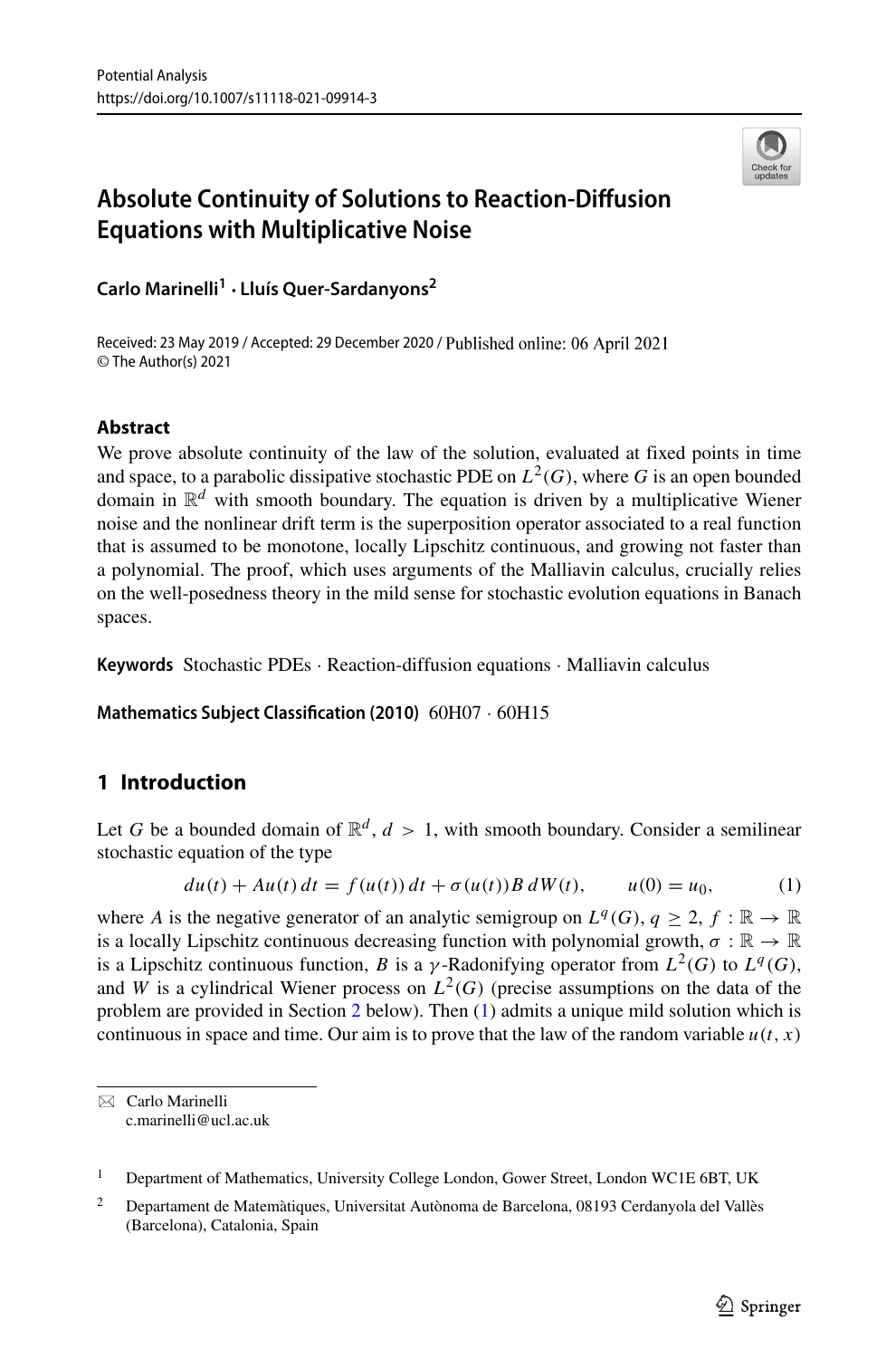is absolutely continuous with respect to Lebesgue measure for every fixed  $(t, x) \in \mathbb{R}_+ \times G$ . It seems that, somewhat surprisingly, this natural question has not been addressed in the literature. In fact, all results of which we are aware about existence (and regularity) of the density of solutions to SPDEs with multiplicative noise deal with the case where *G* is the whole space, −*A* is the Laplacian, and the drift coefficient *f* is (globally) Lipschitz continuous (see, e.g., [\[13,](#page-17-0) [15,](#page-17-1) [16,](#page-18-0) [19\]](#page-18-1) and references therein). Our results do not rely on any one of these assumptions. In particular, we essentially just assume that the semigroup generated by −*A* is self-adjoint and given by a family of kernel operators, so that, for instance, very large classes of elliptic second-order operators are allowed, and the function *f* can be of polynomial type. Another major difference with respect to the above-mentioned works is that we rely almost exclusively on the interpretation of [\(1\)](#page-0-0) as an equation for an  $L^q(G)$ -valued process, and that we view the pointwise Malliavin derivative of its solution as a process taking values in  $L^q(G; H)$ , where *H* is a suitably chosen Hilbert space. This point of view, which allows us to rely on powerful techniques of the functional-analytic approach to stochastic evolution equations on UMD Banach spaces, is probably the most interesting aspect of this work. The more common random field interpretation of [\(1\)](#page-0-0), that seems the only one used in previous work, at least in connection with techniques of the Malliavin calculus, is used here very sparingly, essentially only to take the pointwise Malliavin derivative of the solution to [\(1\)](#page-0-0).

Existence and regularity of the density of solutions to semilinear heat equations with additive noise, i.e. for the easier case where  $\sigma = 1$  and  $-A$  is the Laplacian, were obtained in [\[9\]](#page-17-2). Those results, however, depend heavily on the noise being additive, and cannot be extended to the general setting considered here. In fact, if the noise is additive, then the Malliavin derivative of the solution satisfies a deterministic equation with random coefficients, which yields quite strong estimates using pathwise arguments. On the other hand, if the noise is multiplicative, then the Malliavin derivative is only expected to satisfy a further stochastic evolution equation with quite singular initial condition, which is much more difficult to handle than the deterministic PDE arising in the case of additive noise. As a consequence, while in [\[9\]](#page-17-2) we obtained existence as well as regularity of the density, here we can only show existence. As it is natural to expect, regularity could be obtained also in the case of multiplicative noise and Lipschitz continuous drift. However, we concentrate here only on the existence issue, and we shall deal with the regularity problem somewhere else, hopefully also in the general case where *f* is monotone and polynomially bounded.

Let us briefly describe the main content of the paper. We first show existence and uniqueness of a unique mild solution *u* to [\(1\)](#page-0-0) which is continuous in space and time. This follows by relatively recent results on well-posedness in the mild sense for stochastic evolution equations in Banach spaces (see Section [2\)](#page-2-0). Assuming that the semigroup generated by −*A* is a family of kernel operators, the mild solution can be interpreted also in the sense of random fields. Considering first the case where *f* is Lipschitz continuous, so that the mild solution is the unique fixed point of an operator  $\Phi$ , this reformulation allows to compute the Malliavin derivative of  $\Phi$  applied to a class of sufficiently regular processes. Using estimates for stochastic convolutions in Banach spaces, we show that the fixed-point operator  $\Phi$  leaves invariant a subspace of Malliavin differentiable processes with finite moment. This yields, by closability properties of the Malliavin derivative, that the unique mild solution to [\(1\)](#page-0-0) is pointwise Malliavin differentiable. As a second step, we provide sufficient conditions ensuring that the Malliavin derivative is non-degenerate, adapting a method used in [\[16,](#page-18-0) Theorem 5.2] for equations on  $\mathbb{R}^d$  (see Section [3\)](#page-6-0). This yields, as is well known, the pointwise absolute continuity of the law of the solution. As mentioned above, the results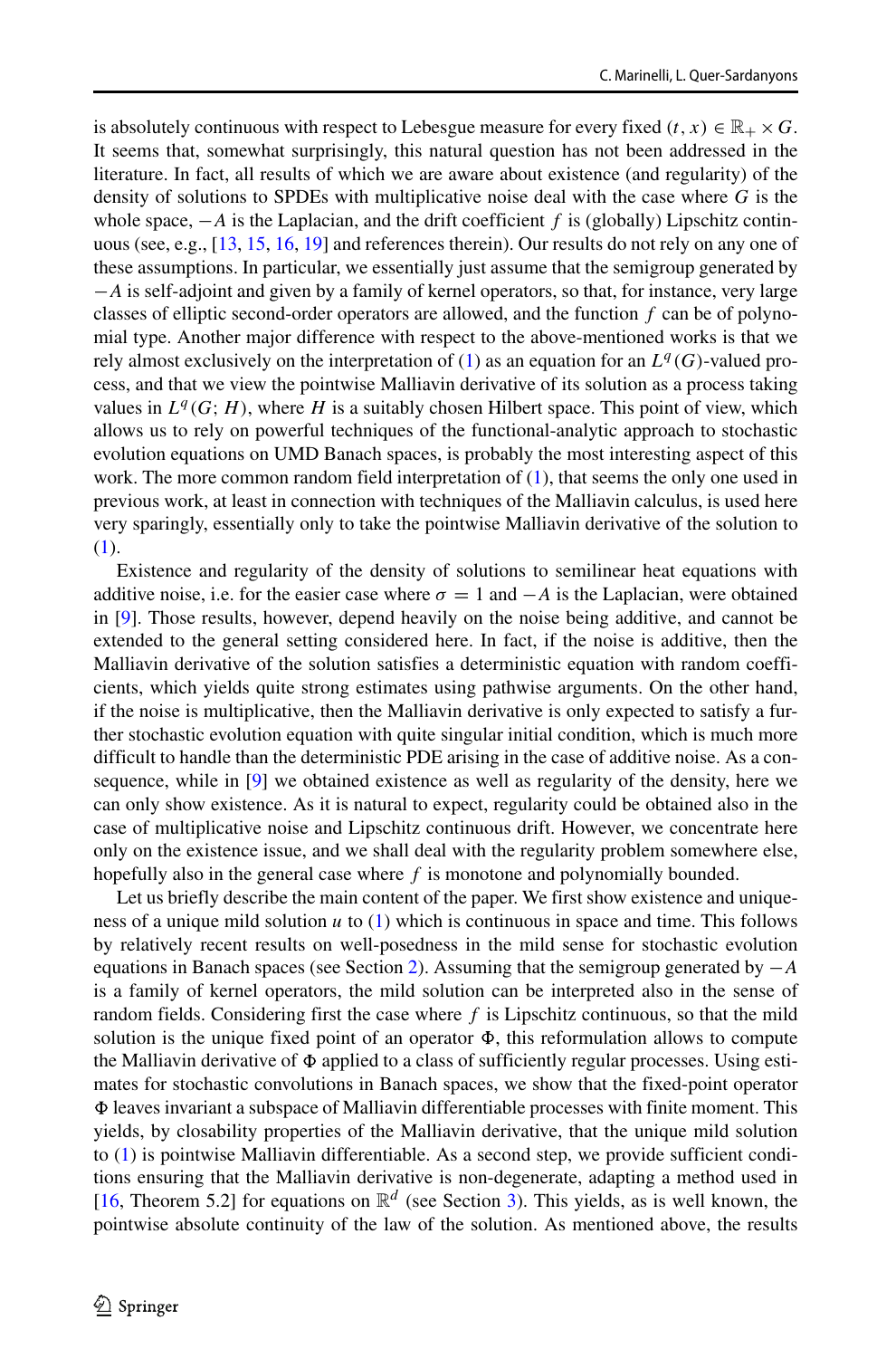should be interesting in their own right, as equations in domains (in dimension higher than one) do not appear to have been considered in the literature. Finally, in the general case of equations of reaction-diffusion type, the pointwise absolute continuity of the law of the solution is treated by localization techniques, i.e. by means of the Bouleau-Hirsch criterion (see Section [4\)](#page-15-0), and by convergence results for stochastic evolution equations with locally Lipschitz continuous coefficients in spaces of continuous functions.

### <span id="page-2-0"></span>**2 Well-Posedness in the Space of Continuous Functions**

We are going to establish well-posedness in the mild sense for the stochastic equation [\(1\)](#page-0-0) in a space of continuous functions, using general well-posedness results for stochastic evolution equations in UMD Banach spaces (see [\[6,](#page-17-3) [21\]](#page-18-2)). Assuming that the semigroup generated by −*A* is a family of integral operators, we shall also show that the solution thus obtained can be viewed as a solution in the sense of random field (cf. [\[3,](#page-17-4) [22\]](#page-18-3)).

### **2.1 Preliminaries**

Let us consider the following stochastic evolution equation, posed on a general Banach space *X*:

<span id="page-2-1"></span>
$$
du(t) + Au(t) dt = f(u(t)) dt + B(u(t)) dW(t), \t u(0) = u_0,
$$
\t(2)

where  $W$  is a cylindrical Wiener process on a Hilbert space  $U$ , and all other coefficients are specified below. The following well-posedness result is a slightly simplified version of [\[6,](#page-17-3) Theorem 4.9]. The space of *γ* -Radonifying operators from a Hilbert space *K* to a Banach space *E* will be denoted by  $\gamma(K, E)$ .

**Theorem 2.1** *Let E be a UMD Banach space with type 2, such that X is densely and continuously embedded in E, and A be a sectorial, accretive operator on E such that the semigroup S on E generated by* −*A restricts to a C*0*-semigroup of contractions on X. Assume that*  $f: X \to X$  *is locally Lipschitz continuous and there exists*  $m > 0$  *such that* 

$$
\langle f(x + y) - f(y), x^* \rangle \lesssim 1 + ||y||^m - ||x||^m,
$$
  
 $||f(y)|| \lesssim 1 + ||y||^m$ 

*for all*  $x, y \in X$  *and*  $x^* \in \partial ||x||$ *. Let*  $p > 2$  *and assume that there exists a number*  $\eta \in \mathbb{R}_+$ *, with*

$$
\eta < \frac{1}{2} - \frac{1}{p},
$$

*such that*  $E_\eta := D((I + A)^\eta)$  *is densely and continuously embedded in X. If*  $B : X \rightarrow$  $\gamma(U, E)$  *is locally Lipschitz continuous with linear growth, and*  $u_0 \in L^p(\Omega; X)$ *, then there exists a unique X-valued mild solution to* [\(2\)](#page-2-1)*, which satisfies*

$$
\mathbb{E}\sup_{t\leq T}\|u(t)\|_X^p\lesssim 1+\mathbb{E}\|u_0\|_X^p.
$$

Here  $\partial ||x||$  stands for the subdifferential at *x*, in the sense of convex analysis, of the convex function  $\|\cdot\|$ , that is, denoting the dual of *X* by *X'*,

$$
\partial \|x\| = \{x^* \in X' : \|x^*\| = 1, \ \langle x^*, x \rangle = 1\}.
$$

 $\textcircled{2}$  Springer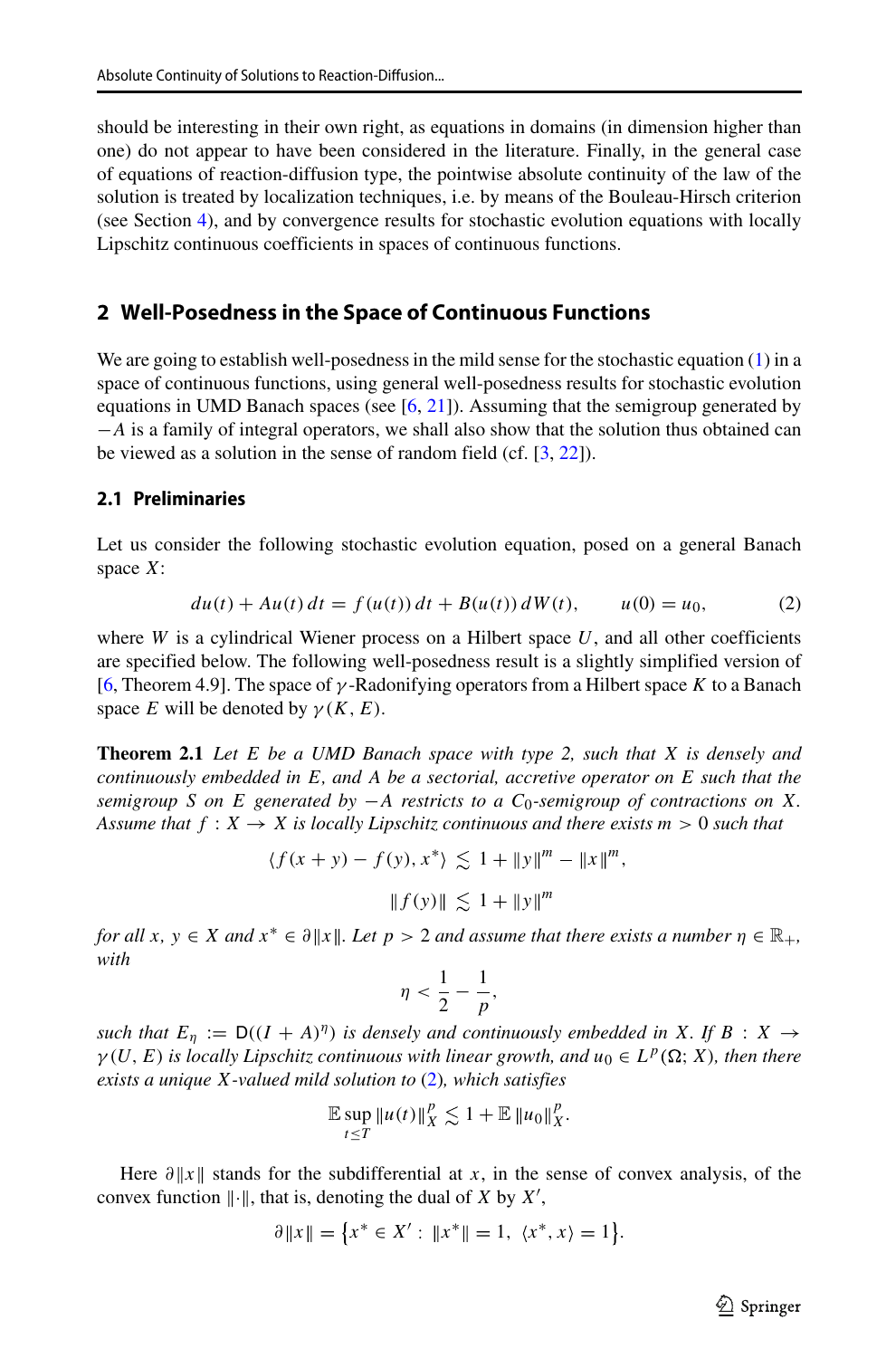Moreover, the notation  $a \leq b$  means that there exists a constant *N* such that  $a \leq Nb$ . To emphasize the dependence of *N* on parameters  $p_1, \ldots, p_n$ , we shall write  $a \leq_{p_1, \ldots, p_n} b$ .

*Remark 2.2* In [\[6\]](#page-17-3) the authors also require that

$$
\langle -Ax + f(x + y), x^* \rangle \lesssim 1 + ||y||^m + ||x||
$$

for every  $x \in D(A|x)$  and  $x, y \in X$ . Since we are assuming that A is accretive in X, it follows that  $\langle -Ax, x^* \rangle \leq 0$ . Moreover,

$$
\langle f(x+y), x^* \rangle = \langle f(x+y) - f(y), x^* \rangle + \langle f(y), x^* \rangle
$$
  
 
$$
\lesssim 1 + ||y||^m + |\langle f(y), x^* \rangle| \lesssim 1 + ||y||^m,
$$

hence their condition, under our assumptions, is automatically satisfied.

*Remark 2.3* Further well-posedness results in  $L<sup>q</sup>$  spaces for semilinear parabolic SPDEs of accretive type, with more natural assumptions on the nonlinear drift term  $f$ , can be found in [\[7,](#page-17-5) [8,](#page-17-6) [10](#page-17-7)[–12\]](#page-17-8). See also [\[2\]](#page-17-9) for related results in spaces of continuous functions.

We shall also need some basic facts on interpolation. The real and the complex interpolation functors are denoted by  $(\cdot, \cdot)$  and  $[\cdot, \cdot]$ , respectively. Moreover, we shall write  $X \hookrightarrow Y$ to mean that *X* is continuously embedded in *Y* .

**Lemma 2.4** *Let X and Y be two Banach spaces forming an interpolation pair, A a positive operator on X, and*  $\theta$ *,* $\theta' \in [0, 1]$ *,*  $q$ *,* $q' \in [1, \infty]$  *be constants. The following statements hold true:*

(a) *if*  $X \subset Y$  *and*  $\theta < \theta'$ , then  $(X, Y)_{\theta,q} \hookrightarrow (X, Y)_{\theta',q'}$ ;<br>
(b)  $(X, Y)_{\theta,1} \hookrightarrow (X, Y)_{\theta,\infty}$ ;

- (b)  $(X, Y)_{\theta,1} \hookrightarrow (X, Y)_{\theta,\infty}$ ;<br>(c)  $(X, Y)_{\theta,1} \hookrightarrow [X, Y]_{\theta} \hookrightarrow$
- (c)  $(X, Y)_{\theta,1} \hookrightarrow [X, Y]_{\theta} \hookrightarrow (X, Y)_{\theta, \infty}$ ;<br>
(d)  $(X, D(A))_{\theta,1} \hookrightarrow D(A^{\theta}) \hookrightarrow (X, D(A))$
- $(X, D(A))_{\theta,1} \hookrightarrow D(A^{\theta}) \hookrightarrow (X, D(A))_{\theta, \infty}$ .

*Proof* All statements can be found in [\[20\]](#page-18-4). Specific references are provided for each result: (a) and (b) are parts of Theorem 1.3.3, p. 25; (c) is a consequence of Theorem 1, p. 64, taking into account Definition 1.10.1, p. 61; (d) is part of Theorem 1.15.2, p. 101.  $\Box$ 

### **2.2 Existence of a Unique Mild Solution**

Let us now turn to equation [\(1\)](#page-0-0), about which the following standing assumptions are assumed from now on.

**Hypothesis 1** (a) The operator *A* is the realization on  $L^q(G)$ ,  $q > 2$ , of a second-order strongly elliptic operator with  $C^{\infty}$  coefficients, with Dirichlet boundary conditions. (b) The function  $f : \mathbb{R} \to \mathbb{R}$  is an odd polynomial of degree  $m > 0$  with negative leading coefficient. (c) *W* is a cylindrical Wiener process on  $L^2(G)$  defined on a filtered probability space  $(\Omega, \mathscr{F}, (\mathscr{F}_t)_{t\in[0,T]}, \mathbb{P})$ , with  $T \in \mathbb{R}_+$ , where  $(\mathscr{F}_t)_{t\in[0,T]}$  is the completion of the filtration generated by *W*.

It follows by (b) that  $|f(x)| \lesssim 1 + |x|^m$  for all  $x \in \mathbb{R}$ .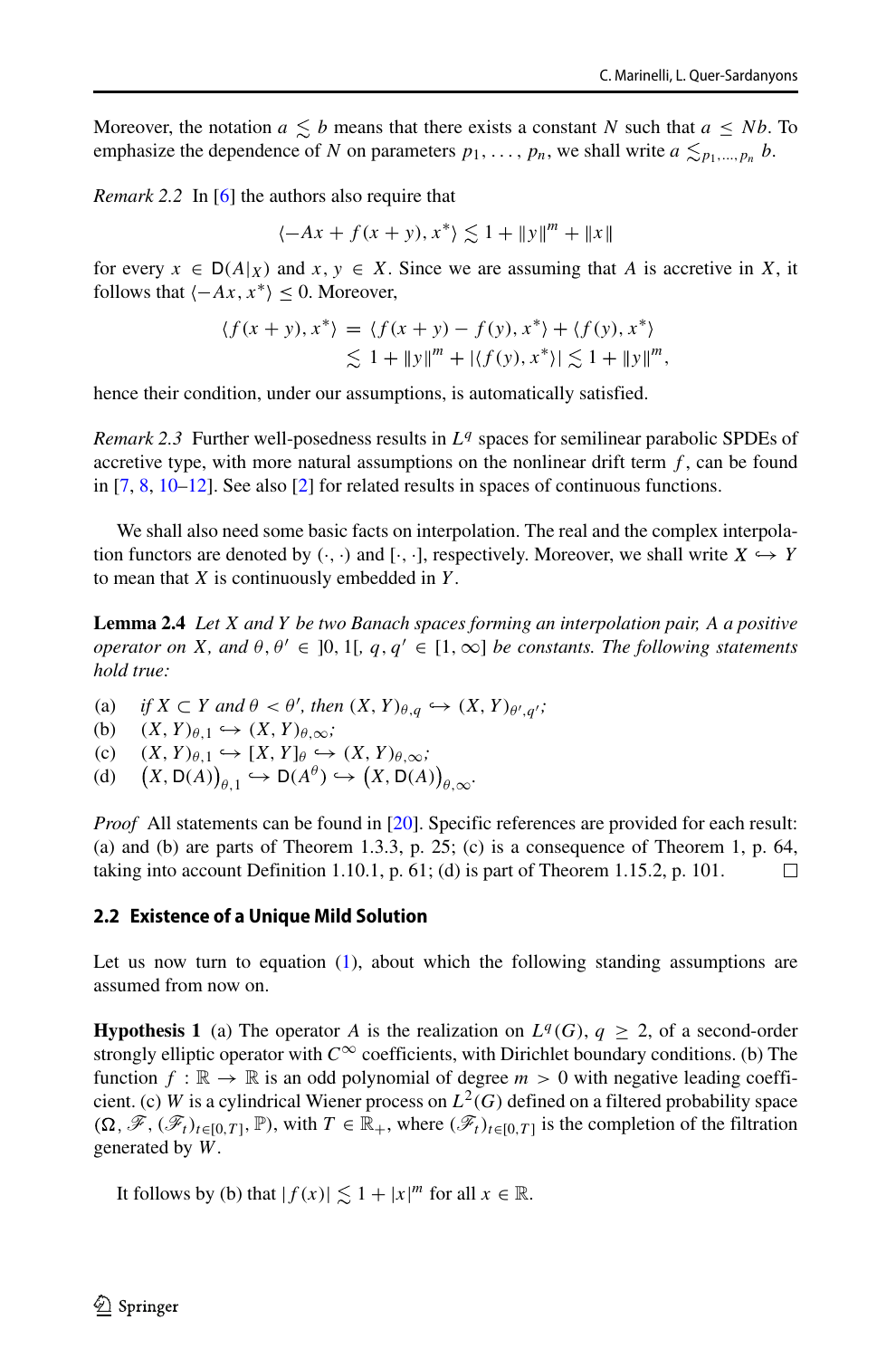**Proposition 2.5** *Assume that*

$$
\frac{d}{2q} < \frac{1}{2} - \frac{1}{p},
$$

 $\sigma : \mathbb{R} \to \mathbb{R}$  *is locally Lipschitz continuous with linear growth, and*  $B \in \gamma(L^2(G), L^q(G))$ *. If*  $u_0 \in L^p(\Omega; C(\overline{G}))$ , then [\(1\)](#page-0-0) admits a unique  $C(\overline{G})$ *-valued mild solution u, which satisfies the estimate*

$$
\mathbb{E}\sup_{t\leq T}\|u(t)\|_{C(\overline{G})}^p\lesssim 1+\mathbb{E}\|u_0\|_{C(\overline{G})}^p.
$$

Here  $C(\overline{G})$  denotes the space of continuous functions on  $\overline{G}$ , the closure of *G*.

*Proof* We are going to verify that the assumptions of Theorem 2.1 are satisfied. It follows from Hypothesis 1 that, for any  $q \geq 2$ , *A* is a sectorial, accretive operator on  $L^q(G)$ , and that the semigroup *S* generated by −*A* restricts to a  $C_0$ -semigroup on  $C(\overline{G})$  (see, e.g., [\[17,](#page-18-5) Theorem 3.5, pp. 213-214 and Theorem 3.7, p. 217]). Moreover, denoting the evaluation operator on  $C(\overline{G})$  associated to f by the same symbol, it is not difficult to see that f satisfies the assumptions of Theorem 2.1 (detail can be found in [\[6,](#page-17-3) Examples 4.2 and 4.5]). Moreover, one easily verifies that  $u \mapsto \sigma(u)B$  is locally Lipschitz continuous and has linear growth as a map from  $C(\overline{G})$  to  $\gamma(U, L^q(G))$ .

Let  $\theta' < \theta$  be such that

$$
\frac{d}{2q} < \theta' < \theta < \frac{1}{2} - \frac{1}{p}.
$$

Setting  $E := L^q := L^q(G)$ , let us show that  $E_\theta \hookrightarrow C(\overline{G})$  densely: recall that, by Lemma 2.4,

$$
E_{\theta} \hookrightarrow (L^{q}, \mathsf{D}(A))_{\theta, \infty} \hookrightarrow (L^{q}, \mathsf{D}(A))_{\theta', 1} \hookrightarrow [L^{q}, \mathsf{D}(A)]_{\theta'},
$$

where, by the characterization of D*(A)* in [\[20,](#page-18-4) Theorem 4.9.1, p. 334],

$$
\mathsf{D}(A) = H_{q,D}^2(G) := \big\{ \phi \in H_q^2(G) : \phi|_{\partial G} = 0 \big\}.
$$

Moreover, thanks to [\[20,](#page-18-4) Theorem 3.3.4, p. 321], one has

$$
[L^{q}, H_{q,D}^{2}]_{\theta'} = H_{q,D}^{2\theta'}
$$

if  $2\theta' \neq 1/q$ . Since  $d > 1$  and  $2\theta' > d$  by hypothesis, the latter condition is obviously satisfied, hence  $E_{\theta} \hookrightarrow H_{q,D}^{2\theta'} \subset H_q^{2\theta'}$ . Finally, the Sobolev embedding theorem (cf. [\[20,](#page-18-4) Theorem 4.6.1, p. 328]) yields  $H_q^{2\theta'} \hookrightarrow C(\overline{G})$ , assuming that  $2\theta' > d/q$ , which is satisfied by hypothesis. We have thus shown that all assumptions of Theorem 2.1 are met, hence the claim is proved. □

Note that  $p > 2$  imply that, for *q* large enough, the hypothesis  $d/(2q) < 1/2 - 1/p$  is always satisfied.

*Remark 2.6* Instead of assuming that *f* is an odd polynomial with negative leading coefficient, one could also assume that  $f : \mathbb{R} \to \mathbb{R}$  is locally Lipschitz continuous, polynomially bounded, and quasi-monotone, i.e. that there exists  $\lambda > 0$  such that  $x \mapsto \lambda x - f(x)$ is increasing. In fact, assume that there exists  $m > 0$  such that  $|f(x)| \lesssim 1 + |x|^m$ . By dissipativity of  $f - \lambda I$ ,

$$
\langle f(x+y)-\lambda(x+y)-(f(y)-\lambda y), x^*\rangle\leq 0,
$$

hence

$$
\langle f(x+y)-f(y), x^*\rangle \leq \lambda \langle x, x^*\rangle \leq \lambda,
$$

 $\textcircled{2}$  Springer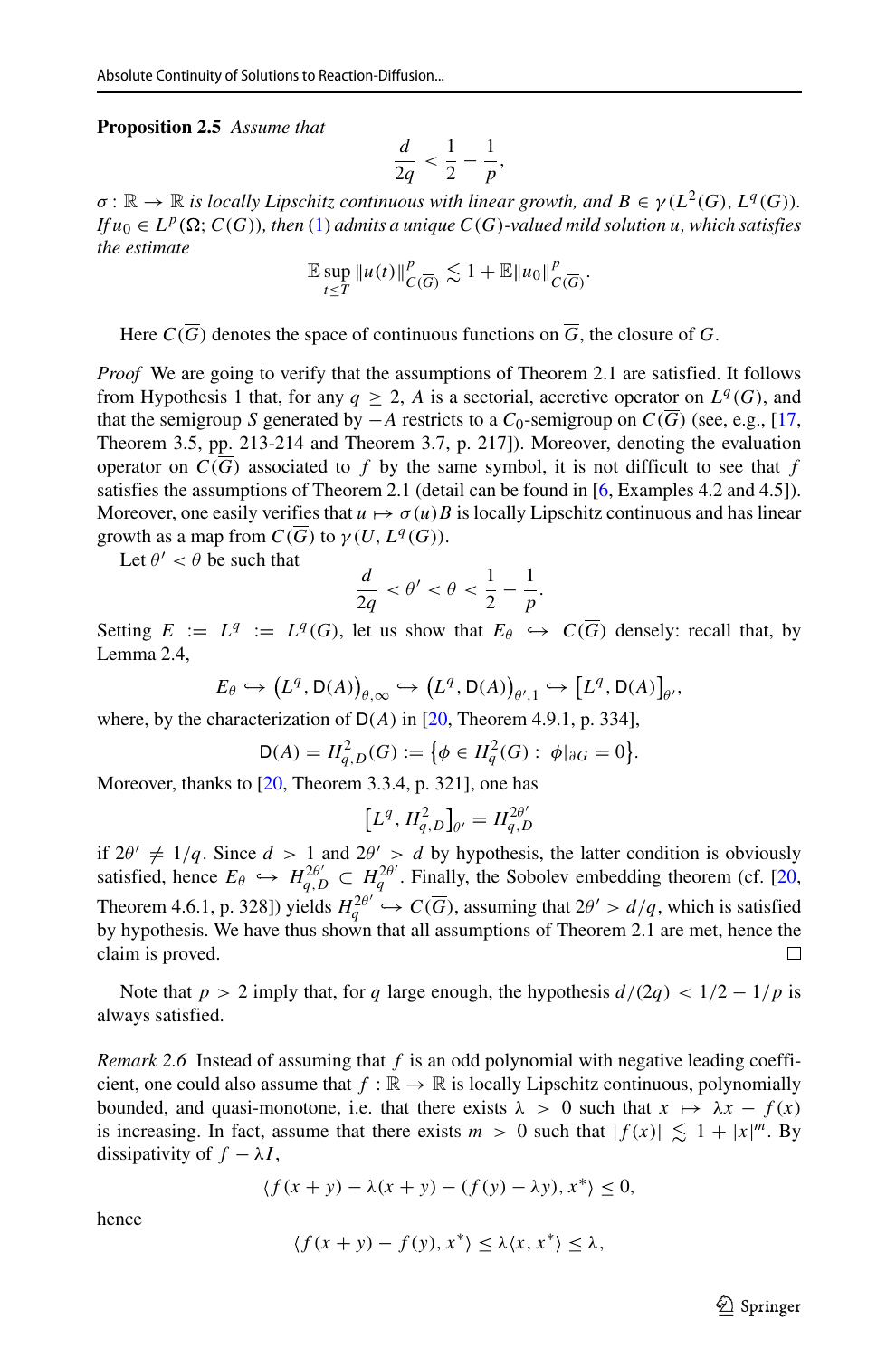and

$$
\langle f(x+y), x^* \rangle \leq \lambda + |\langle f(y)x^* \rangle| \lesssim \lambda + 1 + ||y||^m.
$$

#### **2.3 Mild Solution as Random Field**

We assume from now on, in addition to Hypothesis 1, the following condition on the semigroup *S* generated by −*A*.

**Hypothesis 2** The semigroup  $S = (S(t))_{t>0}$  is sub-Markovian (i.e.  $S(t)$  is positive and contracting in  $L^{\infty}(G)$  for all  $t \ge 0$ ) and admits a kernel, in the sense that there exists a function  $\overline{K}: \mathbb{R}_+ \times \overline{G}^2 \to \mathbb{R}_+$  such that

$$
[S(t)\phi](x) = \int_G K_t(x, y)\phi(y) dy
$$

for every  $\phi \in L^q(G)$ ,  $q > 1$ .

Let  $Q := BB^*$ , which is a symmetric and non-negative definite bounded operator. Recall that a cylindrical Q-Wiener process on  $L^2 := L^2(G)$  is a Gaussian family of random variables  $W := \{W_h(t), h \in L^2, t \ge 0\}$  such that, for all  $s, t \ge 0$  and  $h, g \in L^2$ ,  $\mathbb{E}(W_h(t)) = 0$ and

$$
\mathbb{E}(W_h(t)W_g(s))=(t\wedge s)\langle Qh, g\rangle_{L^2}
$$

(in spite of the slight abuse of notation, no confusion should arise with the cylindrical Wiener process *W*). Let  $L_Q^2$  be the Hilbert space defined as the completion of  $L^2$  with respect to the scalar product  $\langle h, g \rangle_{L^2_Q} := \langle Qh, g \rangle_{L^2}$ . Note that, denoting the pseudoinverse of  $Q^{1/2}$  by  $Q^{-1/2}$ , if  $(e^k)_{k \in \mathbb{N}}$  is a basis of  $L^2$ , then  $(e^k) := (Q^{-1/2}e^k)$  is a basis of  $L^2$ . One can define stochastic integrals with respect to W as follows (see, e.g., [\[4,](#page-17-10) Sec. 2]): let  $\{X(t, x) : (t, x) \in [0, T] \times G\}$  be a predictable process in  $L^2(\Omega \times [0, T]; L_Q^2)$ . Then

<span id="page-5-0"></span>
$$
\int_0^T \int_G X(t, x) \mathcal{W}(dt, dx) := \sum_{k=1}^\infty \int_0^T \langle X(t, \cdot), e^k \rangle_{L_Q^2} dW_{e^k}(t), \tag{3}
$$

and the isometry property reads

$$
\mathbb{E}\left|\int_0^T\!\!\int_G X(t,x)\,\mathcal{W}(dt,dx)\right|^2=\mathbb{E}\!\int_0^T\left\|X(t,\cdot)\right\|^2_{L_Q^2}\,dt.
$$

In order to prove that the Malliavin derivative of the solution *u* of [\(1\)](#page-0-0) satisfies a stochastic equation, we need to verify that  $u$  can be interpreted as a mild solution to  $(1)$  in the sense of random fields (see, e.g.,  $[3, 4, 22]$  $[3, 4, 22]$  $[3, 4, 22]$  $[3, 4, 22]$  $[3, 4, 22]$ ). This is indeed the case (cf. the analogous result for equations with additive noise in [\[9\]](#page-17-2)).

**Proposition 2.7** *Let the assumptions of Proposition 2.5 be satisfied. For any*  $(t, x) \in$  $[0, T] \times G$ *, set*  $u(t, x) := [u(t)](x)$ *, where u is the unique*  $C(G)$ *-valued mild solution to* [\(1\)](#page-0-0)*. Then, for any*  $(t, x) \in [0, T] \times G$ ,

<span id="page-5-1"></span>
$$
u(t,x) = \int_G K_t(x, y)u_0(y) dy + \int_0^t \int_G K_{t-s}(x, y) f(u(s, y)) dy ds
$$
  
+ 
$$
\int_0^t \int_G K_{t-s}(x, y) \sigma(u(s, y)) W(ds, dy).
$$
 (4)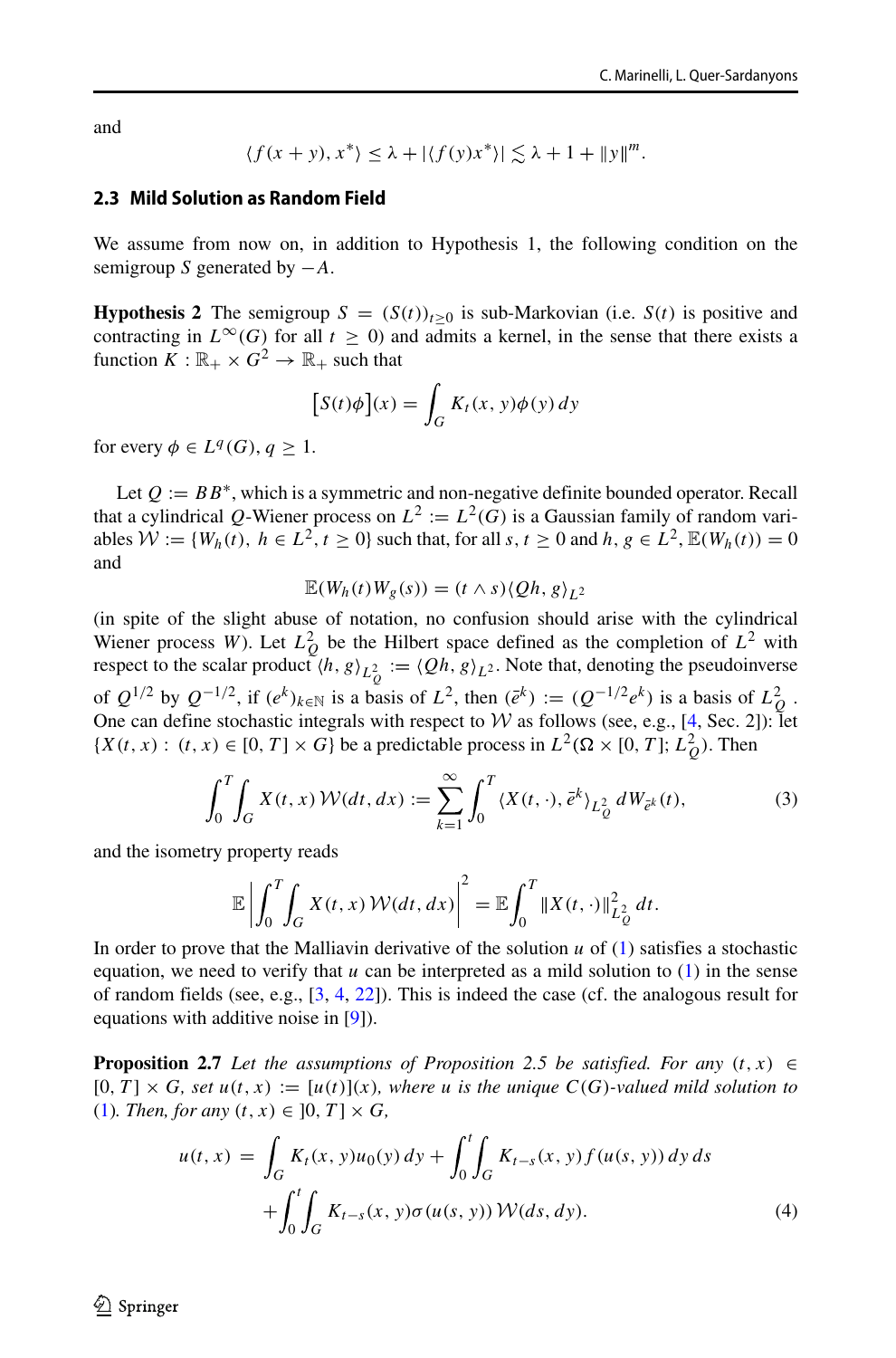*Proof* As in the proof of [\[9,](#page-17-2) Proposition 3.1], it suffices to show that, for every  $t \in [0, T]$ and for almost every  $x \in G$ , the process

$$
(s, y) \mapsto K_{t-s}(x, y)\sigma(u(s, y))
$$

belongs to  $L^2(\Omega \times [0, T]; L_Q^2)$  and that

<span id="page-6-1"></span>
$$
\int_0^t S(t-s)\sigma(u(s))B dW(s) = \int_0^t \int_G K_{t-s}(\cdot, y)\sigma(u(s, y))\mathcal{W}(ds, dy)
$$
 (5)

as an equality in  $L^2$ . Recalling that  $(\bar{e}^k) = (Q^{-1/2}e^k)$ , is a basis of the Hilbert space  $L_Q^2$ , one easily verifies that

$$
||K_{t-s}(x,\cdot)\sigma(u(s,\cdot))||_{L_Q^2}^2 = \sum_{k=1}^{\infty} ([S(t-s)\sigma(u(s))](\tilde{e}^k)(x))^2,
$$

where  $(\tilde{e}^k) := (Q^{1/2}e^k)$  is a basis of  $Q^{1/2}(L^2)$ . Note that

$$
\mathbb{E}\int_0^t\sum_{k=1}^\infty \left\|\left[S(t-s)\sigma(u(s))\right](\tilde{e}^k)\right\|_{L^2}^2ds<\infty,
$$

because the stochastic integral on the left-hand side of [\(5\)](#page-6-1) is well defined. Thus, for almost all  $x \in G$ .

$$
\mathbb{E}\int_0^t \|K_{t-s}(x,\cdot)\sigma(u(s,\cdot))\|_{L_Q^2}^2 < \infty,
$$

so the stochastic integral on the right-hand side of [\(5\)](#page-6-1) is well defined. Using the standard formal expansion of the cylindrical Wiener process *W* as

$$
W(t) = \sum_{k=1}^{\infty} e^k w_k(t),
$$

where  $w_k := W_{\bar{\rho}^k}$ ,  $k \geq 1$ , form a family of independent standard one-dimensional Wiener processes, one has

$$
\int_0^t S(t-s)\sigma(u(s))B dW(s) = \sum_{k=1}^\infty \int_0^t \int_G K_{t-s}(\cdot, y)[\sigma(u(s))Be^k](y) dy dw_k(s).
$$

Then [\(5\)](#page-6-1) follows taking into account the definition [\(3\)](#page-5-0) and that  $BB^* = Q$ .

 $\Box$ 

### <span id="page-6-0"></span>**3 Equations with Lipschitz Continuous Coefficients**

We assume throughout this section that the coefficients  $f$  and  $\sigma$  in equation [\(1\)](#page-0-0) are Lipschitz continuous. We are going to prove that, for any fixed  $(t, x) \in (0, T] \times G$ , the law of the solution  $u(t, x)$  to [\(1\)](#page-0-0) is absolutely continuous with respect to the Lebesgue measure. For this, note that the Gaussian space where we will make use of the Malliavin calculus is determined by the isonormal Gaussian process on the Hilbert space  $H := L^2(0, T; L^2_Q)$  that can be naturally associated to the cylindrical  $Q$ -Wiener process  $W$  defined in the previous section (see [\[14\]](#page-17-11)).

We will first deal with the Malliavin differentiability of the solution, and then we shall provide sufficient conditions implying that the pointwise Malliavin derivative is non-degenerate.

We need further assumptions, that will be assumed to hold from now on.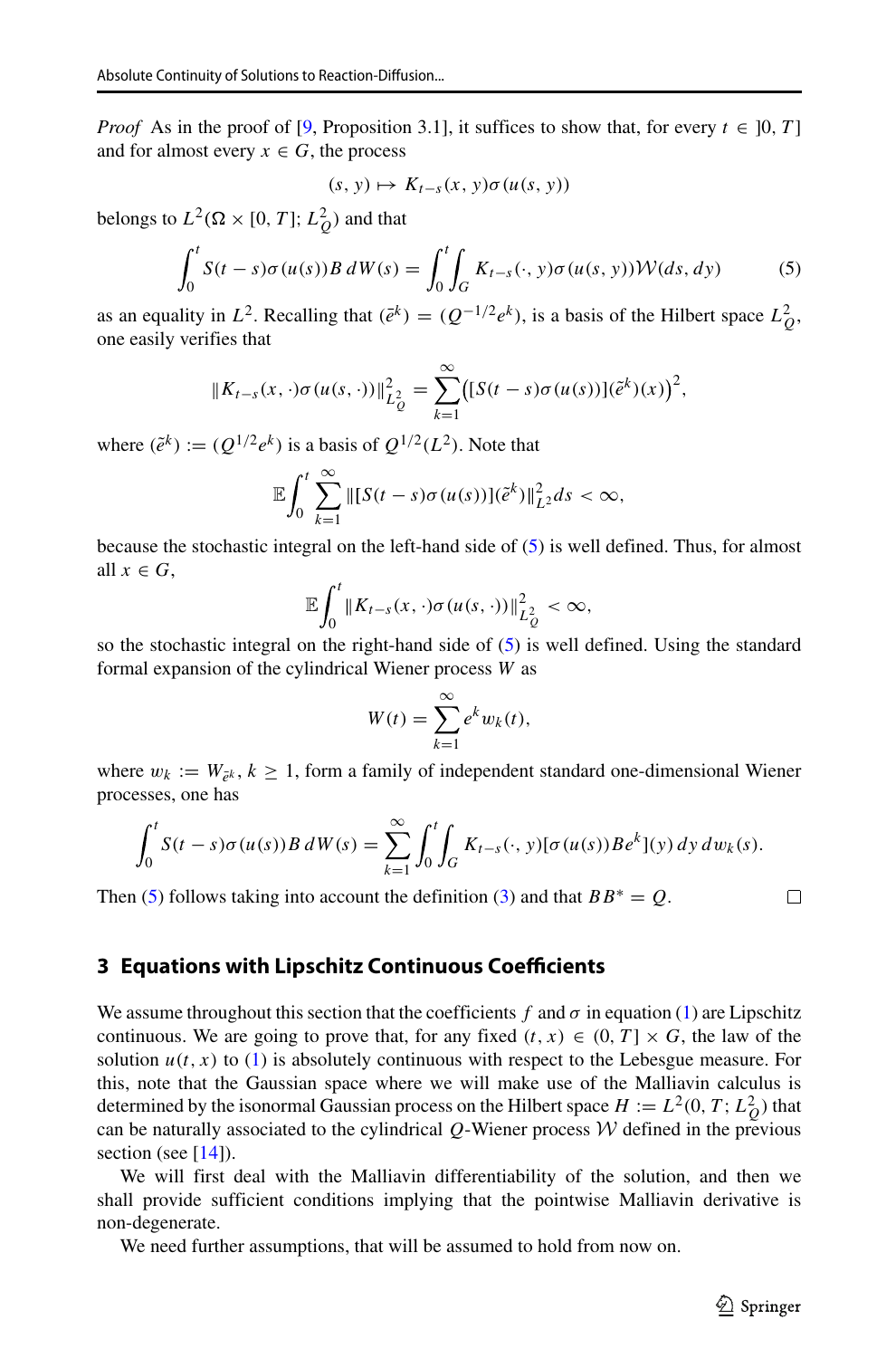**Hypothesis 3** One has

$$
\frac{d}{2q} < \frac{1}{2} - \frac{1}{p}.
$$

Moreover,  $B \in \gamma(L^2, L^q)$  and  $u_0 \in C(\overline{G})$ .

**Hypothesis 4** The semigroup *S* is self-adjoint and Markovian.

Recall also that we assume that Hypotheses 1 and 2 are in force throughout. By Propo-sition 2.5, it follows that [\(1\)](#page-0-0) admits a unique  $C(\overline{G})$ -valued mild solution *u*, and that (1) can also be written as an equality of random fields.

### **3.1 Pointwise Malliavin Differentiability of the Solution**

The main result of this section is the following.

**Theorem 3.1** *Let*  $u \in L^p(\Omega; C([0, T]; C(\overline{G})))$  *be the unique mild solution to* [\(1\)](#page-0-0)*. Then* 

 $u \in L^{\infty}([0, T] \times G; \mathbb{D}^{1, p})$ 

*and the family of Malliavin derivatives*  $\{Du(t, x)\}_{(t, x)\in [0, T]\times G}$  *satisfies the following linear equation in H:*

<span id="page-7-0"></span>
$$
Du(t, x) = v_0(t, x) + \int_0^t \int_G K_{t-s}(x, y) F(s, y) Du(s, y) dy ds + \int_0^t \int_G K_{t-s}(x, y) \Sigma(s, y) Du(s, y) W(ds, dy)
$$
(6)

*where*

$$
v_0(t,x) := (\tau, z) \mapsto K_{t-\tau}(x,z) \sigma(u(\tau,z)) 1_{[0,t]}(\tau),
$$

*and*  $F$ ,  $\Sigma$ :  $\Omega \times [0, T] \times G \rightarrow \mathbb{R}$  *are adapted bounded random fields.* 

The stochastic integral in [\(6\)](#page-7-0) must be interpreted as an *H*-valued integral with respect to the cylindrical *Q*-Wiener process  $W$  (see, e.g., [\[16,](#page-18-0) Section 3]).

The following estimate plays an important role in the proof Theorem 3.1 as well as in several further developments. We shall write  $E_{\eta}^q$ , for any  $q \ge 1$  and  $\eta > 0$ , to denote  $(I + A)^{-\eta}L^q$ .

**Lemma 3.2** *Let*  $v \in L^p(\Omega; C([0, T]; C(\overline{G})))$  *be adapted and*  $w : \Omega \times [0, T] \times G \rightarrow H$ *be the process defined as*

$$
w(t,x) := (\tau, z) \longmapsto K_{t-\tau}(x, z) \sigma(v(\tau, z)) 1_{[0,t]}(\tau).
$$

*For any*  $\eta \in \frac{d}{2q}$ ,  $\frac{1}{2} - \frac{1}{p}$  *one has* 

$$
\sup_{x \in G} ||w(t,x)||_{H}^{2} \lesssim \int_{0}^{t} ||S(t-s)\sigma(v(s))B||_{\gamma(L^{2},E_{\eta}^{q})}^{2} ds.
$$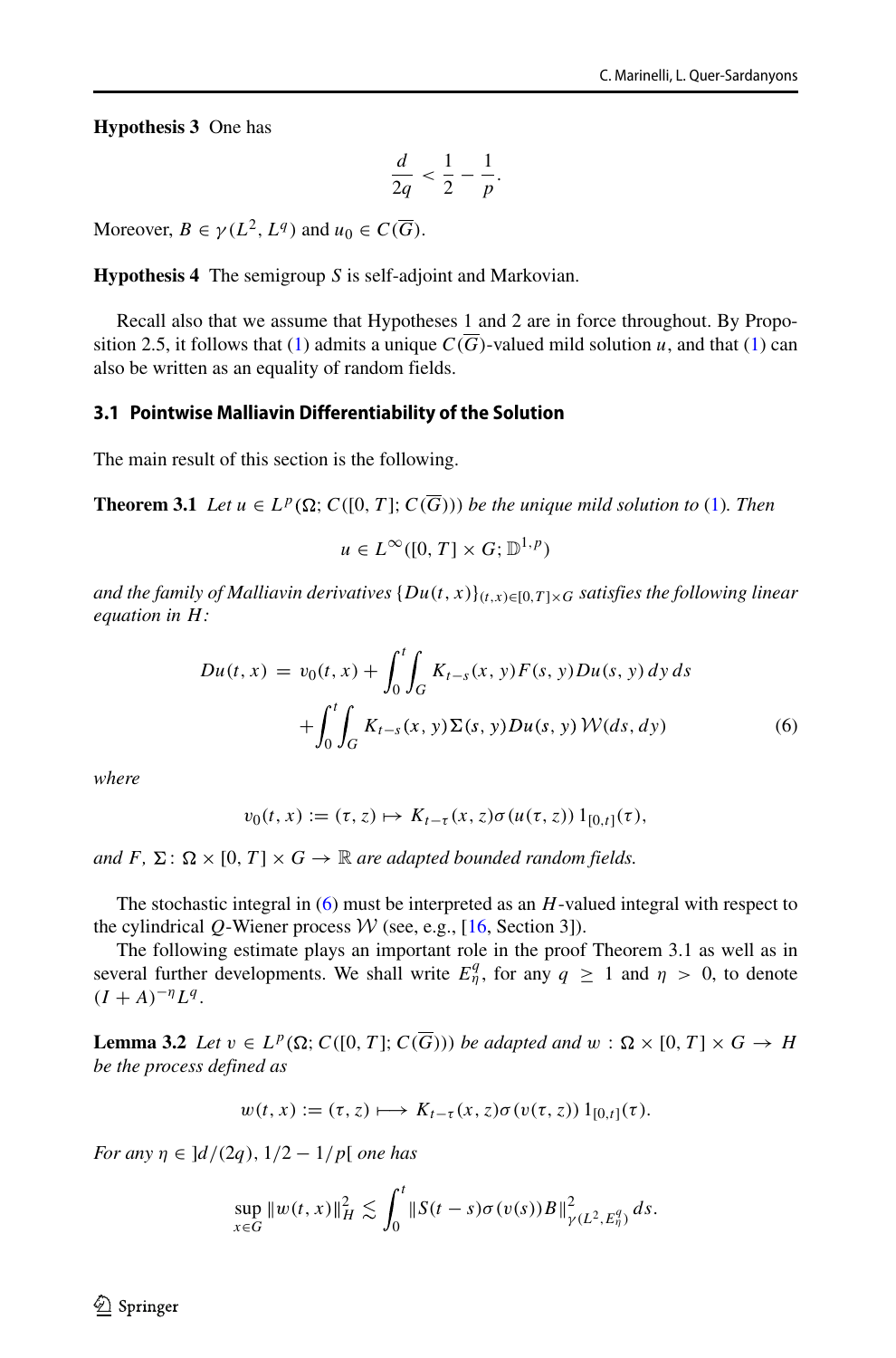*Proof* Since  $H = L^2(0, T; L_Q^2)$  and  $\langle Qh, h \rangle = ||B^*h||_{L^2}^2$  for every  $h \in L_Q^2$ , denoting a complete orthonormal basis of  $L^2$  by  $(e^k)_{k \in \mathbb{N}}$ , it follows by Plancherel's theorem that

$$
\|w(t,x)\|_{H}^{2} = \int_{0}^{t} \|B^{*}K_{t-\tau}(x,\cdot)\sigma(v(\tau,\cdot))\|_{L^{2}}^{2} d\tau
$$
  
\n
$$
= \int_{0}^{t} \sum_{k \in \mathbb{N}} (K_{t-\tau}(x,\cdot)\sigma(v(\tau,\cdot)), B e^{k})^{2} d\tau
$$
  
\n
$$
= \int_{0}^{t} \sum_{k \in \mathbb{N}} \left(\int_{G} K_{t-\tau}(x,z)\sigma(v(\tau,z))[B e^{k}](z) dz\right)^{2} d\tau
$$
  
\n
$$
= \int_{0}^{t} \sum_{k \in \mathbb{N}} [S(t-\tau)\sigma(v(\tau))Be^{k}](x)^{2} d\tau,
$$

where we have used the integral representation of the semigroup *S* in the last step. Let  $(\gamma_k)_{k \in \mathbb{N}}$  be a sequence of independent standard Gaussian random variable on an auxiliary probability space  $\Omega'$ . Then

$$
||w(t,x)||_H^2 = \int_0^t \mathbb{E}' \left| \sum_{k \in \mathbb{N}} \gamma_k \left[ S(t-\tau) \sigma(v(\tau)) B e^k \right] (x) \right|^2 d\tau,
$$

hence also, by Minkowski's inequality and the embedding  $E_{\eta}^q \hookrightarrow L^{\infty}$ ,

$$
\sup_{x \in G} ||w(t, x)||_H^2 \lesssim \int_0^t \mathbb{E}' \left\| \sum_{k \in \mathbb{N}} \gamma_k \left[ S(t - \tau) \sigma(v(\tau)) B e^k \right] \right\|_{E_\eta^q}^2 d\tau
$$

$$
= \int_0^t ||S(t - \tau) \sigma(v(\tau)) B||_{\gamma(L^2, E_\eta^q)}^2 d\tau.
$$

The proof of Theorem 3.1 uses a maximal inequality for stochastic convolutions that is a special (simpler) case of [\[21,](#page-18-2) Proposition 4.2]. We shall use the notation  $R \diamond F$  to denote the process

$$
R \diamond F : t \mapsto \int_0^t R(t-s) F(s) dW(s),
$$

where *R* is an analytic semigroup of contractions on a UMD Banach space *E* and  $F: \Omega \times \mathbb{R}_+ \to \mathscr{L}(L^2, E)$  is an  $L^2$ -strongly measurable and adapted process. Denoting the generator of *R* by  $-C$ , we shall write  $E_n$ , for any  $\eta > 0$ , to denote D $((I + C)^{\eta})$ .

**Proposition 3.3** *Let*  $\alpha \in [0, 1/2], p > 2, \theta \ge 0$  *be such that* 

$$
\theta<\alpha-\frac{1}{p},
$$

*and*  $T > 0$ *. There exists*  $\varepsilon > 0$  *such that* 

$$
\mathbb{E} \|R \diamond F\|_{C([0,T];E_{\eta})}^p \lesssim T^{p\epsilon} \int_0^T \mathbb{E} \|s \mapsto (t-s)^{-\alpha} F(s)\|_{\gamma(L^2(0,t;L^2),E)}^p.
$$

We shall also need a deep result by Pisier (see [\[18,](#page-18-6) Theorem 1.2 and Remark 1.8] as well as [\[23,](#page-18-7) p. 5730]) on vector-valued extensions of analytic semigroup, according to which Hpothesis 4 implies that  $(S(t) \otimes I_H)_{t \geq 0}$ , where  $I_H$  denotes the identity of *H*, admits a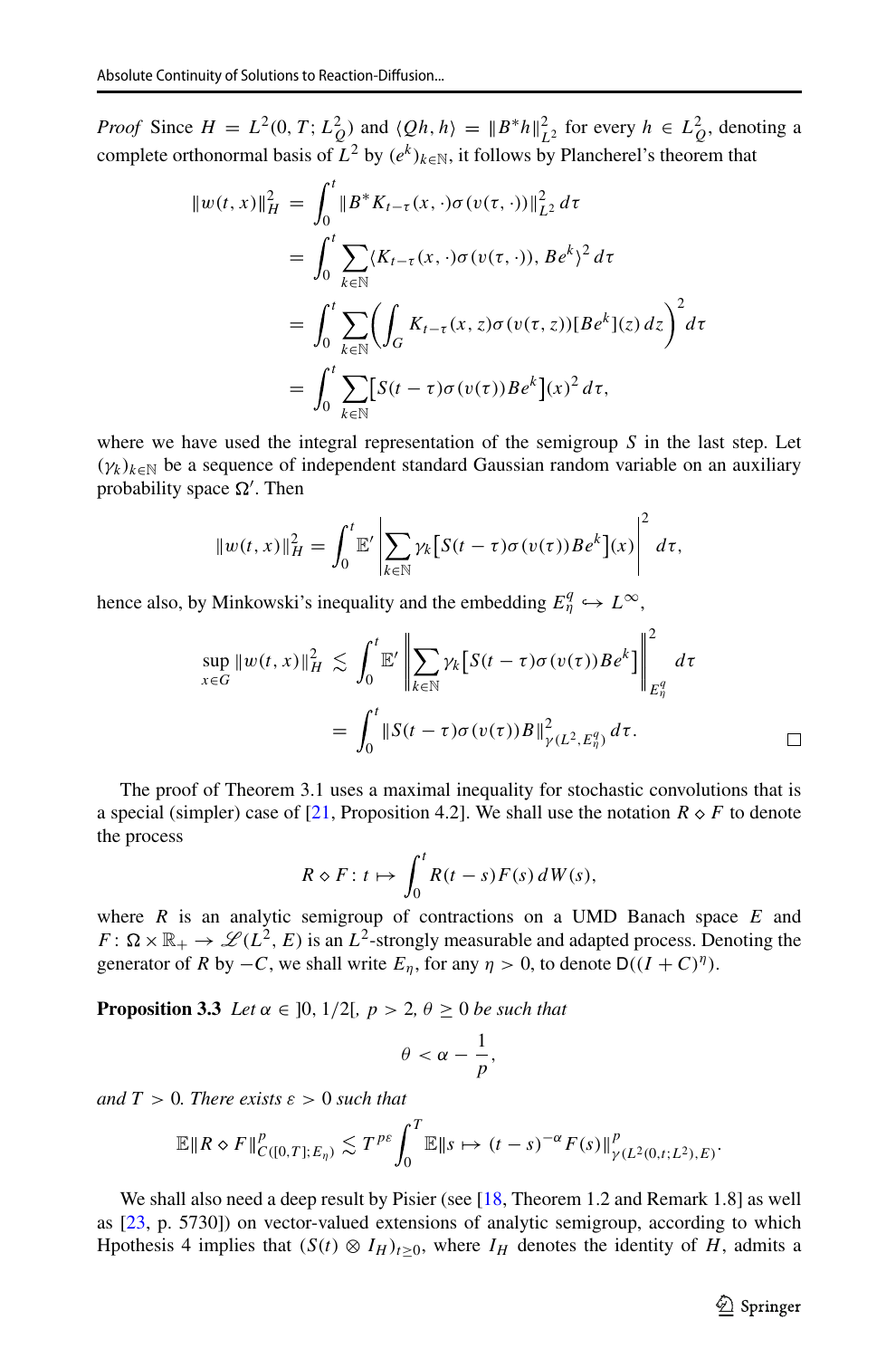(unique) extension from  $L^q \otimes H$  to  $L^q(H)$ , denoted by  $S_H$ , which is again analytic. Let  $A_H$ denote the negative generator of  $S_H$  and  $(\lambda + A_H)^{-1}_{\lambda > 0}$  its resolvent. The Laplace transform identity

$$
(\lambda + A_H)^{-1} = \int_0^\infty e^{-\lambda t} S_H(t) dt
$$

implies that  $(\lambda + A_H)^{-1}$  coincides with the unique continuous linear extension of  $(\lambda +$  $A$ <sup>-1</sup> ⊗ *I<sub>H</sub>* to *L<sup>q</sup>* (*H*). By Hypothesis 3 there exists  $\eta \in [d/(2q), 1/2 - 1/p[$  such that  $D(A^{\eta})$  →  $L^{\infty}$ , hence  $(I + A)^{-\eta}$  ∈  $\mathscr{L}(L^{q}, L^{\infty})$ . Since  $(I + A)^{-\eta}$  is positivity preserving by Hypothesis 2,  $(I + A)^{-\eta}$  admits a unique extension to a continuous linear operator from  $L^q(H) := L^q(G; H)$  to  $L^{\infty}(H) := L^{\infty}(G; H)$ , with the same norm (see, e.g., [\[5,](#page-17-12) Theorem 12.2]). By the above, recalling well-known expressions for fractional powers of closed operators (see, e.g., [\[17,](#page-18-5) §2.6]), this extension coincides with  $(I + A_H)^{-\eta}$ . Therefore, setting  $\hat{E}_{\eta}^q(H) := (I + A)^{-\eta} L^q(H)$ , we have  $E_{\eta}^q(H) \hookrightarrow L^{\infty}(H)$ .

*Proof of Theorem 3.1* Let  $\Phi$  be the fixed-point operator associated to equation [\(1\)](#page-0-0), i.e.

$$
\Phi: v \longmapsto S(t)u_0 + \int_0^t S(t-s)f(v(s))\,ds + \int_0^t S(t-s)\sigma(v(s))B\,dW(s).
$$

It follows by the (the proof) of Theorem 2.1 that the operator  $\Phi$ , or a suitable power of it, is a contractive endomorphism of  $L^p(\Omega; C([0, T]; C(\overline{G})))$ . We are going to show that, for any  $p > 2$ , there exists  $T_0 > 0$ , a positive constants  $c < 1$  depending on  $T_0$ , and a positive constant *N* depending on the  $L^p(\Omega; C([0, T]; C(\overline{G})))$  norm of *v*, such that

<span id="page-9-0"></span>
$$
||D\Phi(v)||_{L^{\infty}([0,T_0]\times G;L^p(\Omega;H))}\leq N+c||Dv||_{L^{\infty}(0,T_0;L^p(\Omega;L^{\infty}(G;H)))}.
$$
 (7)

Let  $v \in L^p(\Omega; C([0, T]; C(\overline{G})))$  be such that  $Dv \in L^\infty(0, T; L^p(\Omega; L^\infty(G; H)))$ . Writing

$$
[\Phi(v)](t, x) = \int_G K_t(x, y)u_0(y) dy + \int_0^t \int_G K_{t-s}(x, y) f(v(s, y)) dy ds + \int_0^t \int_G K_{t-s}(x, y) \sigma(v(s, y)) W(dy, ds),
$$

well-known criteria of Malliavin calculus imply that the Malliavin derivatives of all terms on the right-hand side exist, so that  $D[\Phi(v)](t, x)$  can be written as the right-hand side of [\(6\)](#page-7-0) with *u* replaced by *v*. The proof of [\(7\)](#page-9-0) will be split in several steps, where each term appearing in the expression of  $D\Phi(v)$  is estimated.

STEP 1. Let us set, for every  $(t, x)$ ,  $(\tau, z) \in [0, T] \times G$ ,

$$
w_0(t,x) := (\tau, z) \mapsto K_{t-\tau}(x, z) \sigma(v(\tau, z)) 1_{[0,t]}(\tau).
$$

Let *η* ∈ ]*d/(*2*q),* 1*/*2 − 1*/p*[. Lemma 3.2 yields

$$
||w_0(t,\cdot)||_{L^{\infty}(H)}^2 \lesssim \int_0^t ||S(t-\tau)\sigma(v(\tau))B||_{\gamma(L^2,E_{\eta}^q)}^2 d\tau,
$$

where

$$
\|S(t-\tau)\sigma(v(\tau))B\|_{\gamma(L^2,E^q_\eta)} \lesssim (t-\tau)^{-\eta} \|\sigma(v)\|_{C([0,T];C(\overline{G}))} \|B\|_{\gamma(L^2,L^q)}.
$$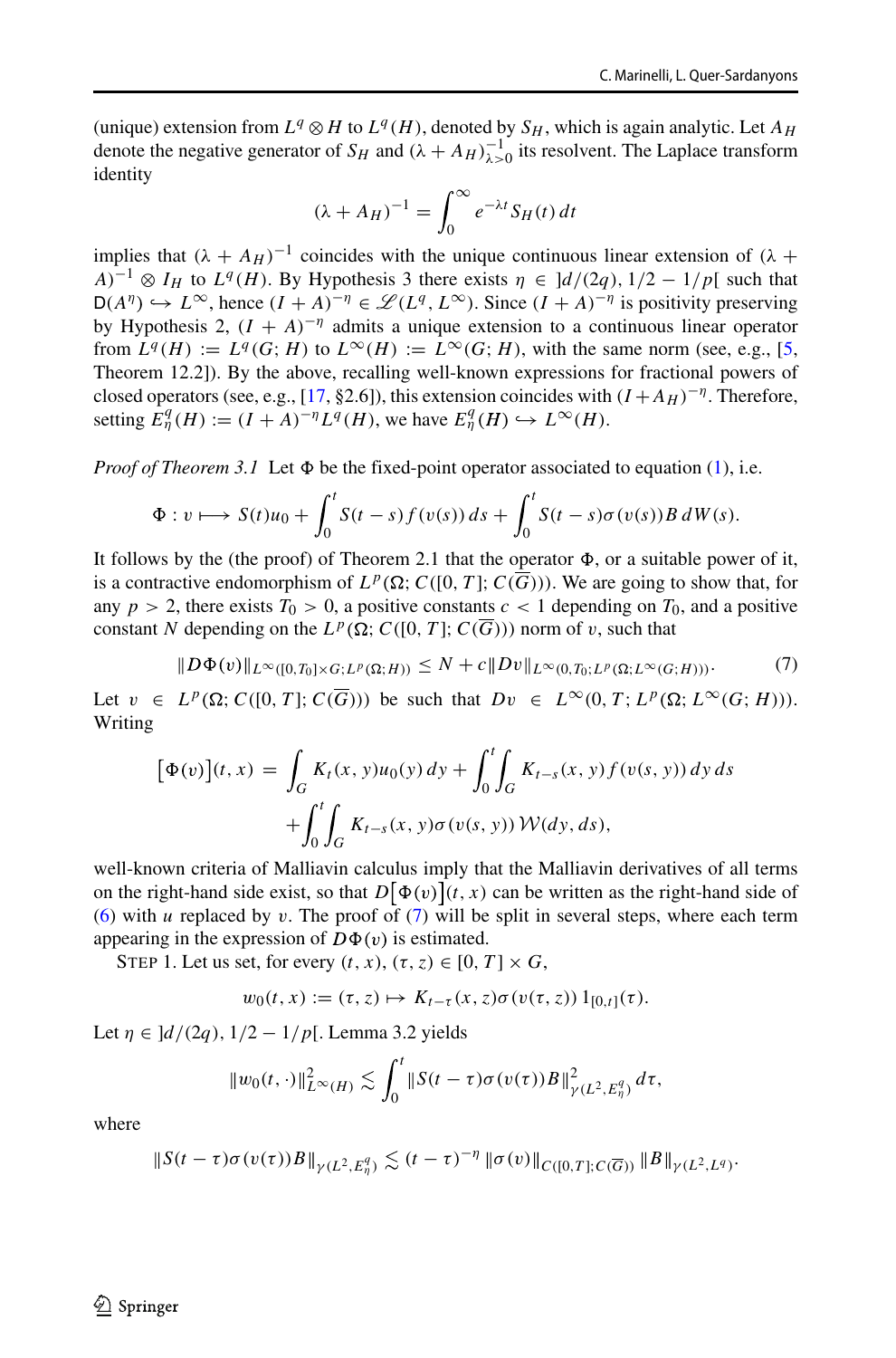### This implies

$$
\mathbb{E} \|w_0\|_{L^{\infty}([0,T]\times G;H)}^p \lesssim \left(1+\mathbb{E} \|v\|_{C([0,T];C(\overline{G}))}^p\right) \|B\|_{\gamma(L^2,L^q)}^p \sup_{t\leq T} \left(\int_0^t (t-\tau)^{-2\eta} d\tau\right)^{p/2} \lesssim \left(1+\mathbb{E} \|v\|_{C([0,T];C(\overline{G}))}^p\right) \|B\|_{\gamma(L^2,L^q)}^p T^{p(1-2\eta)/2},
$$

where the last term on the right-hand side is finite by assumption.

STEP 2. Let  $\alpha < 1/2$  be such that  $\eta < \alpha - 1/p$ . Recalling that  $E_{\eta}^{q}(H) \hookrightarrow L^{\infty}(H)$ , Minkowski's and Jensen's inequalities yield

$$
\left\| \int_0^t S(t-s) F(s) D v(s) \, ds \right\|_{L^{\infty}(H)}^2 \lesssim \, T \int_0^t \left\| S(t-s) F(s) D v(s) \right\|_{L^q(H)}^2 ds \\ \lesssim \, \int_0^t (t-s)^{-2\eta} \left\| D v(s) \right\|_{L^q(H)}^2 ds.
$$

Since  $\eta < \alpha - 1/p$  by assumption, we have  $-2\eta > -2\alpha + 2/p$ , hence  $-2\eta = -2\alpha +$  $2/p + \varepsilon$ , with  $\varepsilon > 0$ . Then

$$
\int_0^t (t-s)^{-2\eta} \|Dv(s)\|_{L^q(H)}^2 ds = \int_0^t (t-s)^{-2\alpha} (t-s)^{2/p+\varepsilon} \|Dv(s)\|_{L^q(H)}^2 ds
$$
  

$$
\leq t^{2/p+\varepsilon} \int_0^t (t-s)^{-2\alpha} \|Dv(s)\|_{L^q(H)}^2 ds
$$
  

$$
\lesssim_T \int_0^t s^{-2\alpha} \|Dv(t-s)\|_{L^q(H)}^2 ds.
$$

As the measure  $\mu$  on [0, t] defined as

$$
\mu(ds) := \frac{1 - 2\alpha}{t^{1 - 2\alpha}} s^{-2\alpha} ds
$$

is a probability measure, it follows by Jensen's inequality that

$$
\left(\int_0^t s^{-2\alpha} \|Dv(t-s)\|_{L^q(H)}^2 ds\right)^{p/2} = \left(\frac{t^{1-2\alpha}}{1-2\alpha} \int_0^t \|Dv(t-s)\|_{L^q(H)}^2 \mu(ds)\right)^{p/2}
$$
  
\n $\leq t^{(1-2\alpha)p/2} \int_0^t \|Dv(t-s)\|_{L^q(H)}^p \mu(ds)$   
\n $\leq t^{(1-2\alpha)(p/2-1)} \int_0^t s^{-2\alpha} \|Dv(t-s)\|_{L^q(H)}^p ds$   
\n $\leq t \int_0^t (t-s)^{-2\alpha} \|Dv(s)\|_{L^q(H)}^p ds.$ 

Therefore

$$
\mathbb{E}\left\|\int_0^t S(t-s)F(s)Dv(s)\,ds\right\|_{L^\infty(H)}^p\lesssim_T\int_0^t (t-s)^{-2\alpha}\mathbb{E}\|Dv(s)\|_{L^\infty(H)}^p\,ds.
$$

**◯** Springer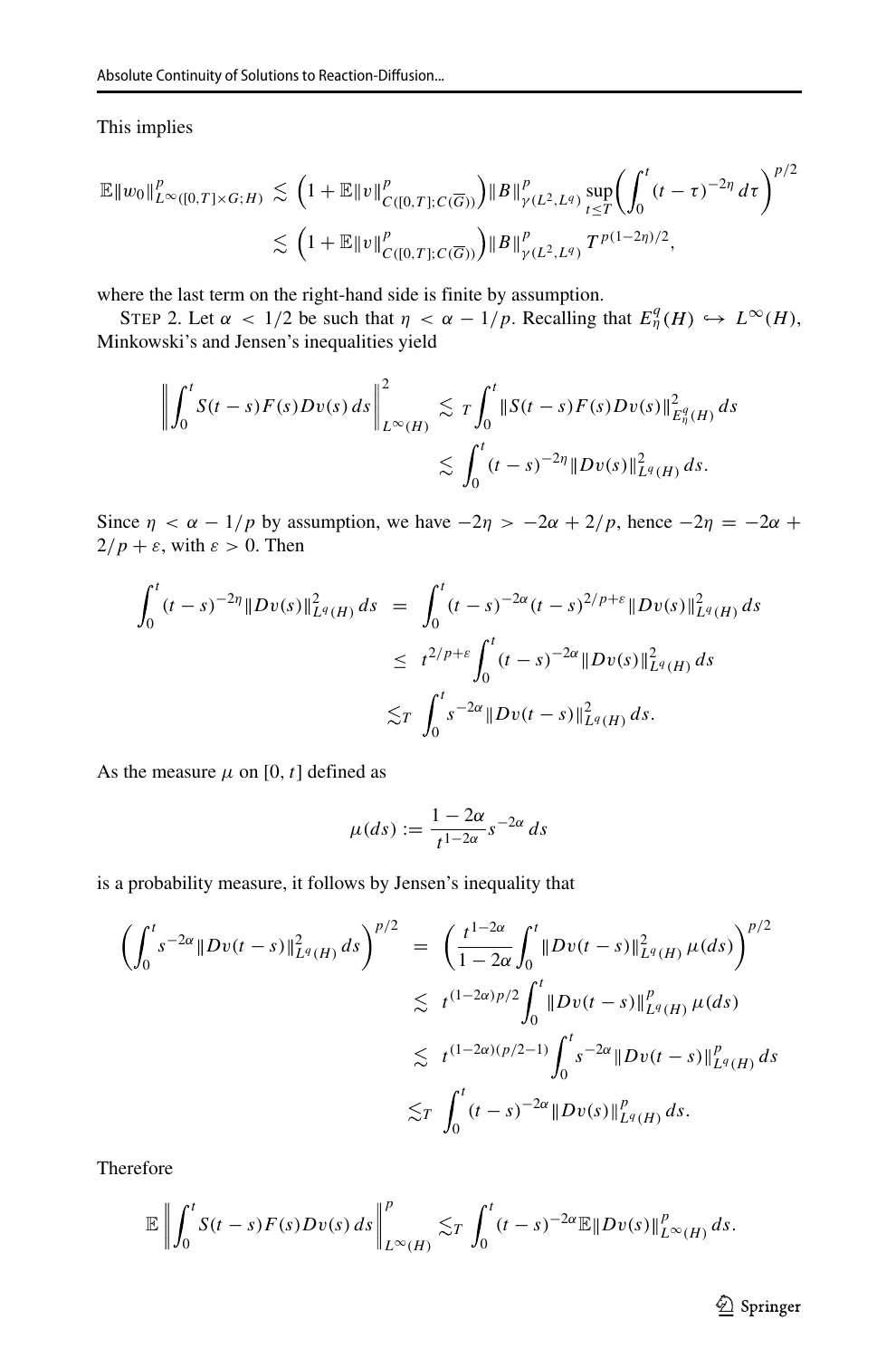STEP 3. Using again the continuous embedding  $E^q_\eta(H) \hookrightarrow L^\infty(H)$ , we have

$$
\mathbb{E} \|S \diamond (\Sigma D v B)\|_{C([0,t];L^{\infty}(H))}^p \lesssim \mathbb{E} \|S \diamond (\Sigma D v B)\|_{C([0,t];E^q_{\eta}(H))}^p
$$
  

$$
\lesssim_T \mathbb{E} \int_0^t \|(\tau - \cdot)^{-\alpha} \Sigma D v B\|_{\gamma(L^2(0,\tau;L^2),L^q(H))}^p d\tau
$$
  

$$
\lesssim \int_0^t \mathbb{E} \|(\tau - \cdot)^{-\alpha} \Sigma D v B\|_{L^2(0,\tau;\gamma(L^2,L^q(H)))}^p d\tau,
$$

where the third inequality follows by Proposition 3.3, as  $L^q(H)$  is a UMD Banach space and  $\eta < \alpha - 1/p$ , and the fourth estimate follows by Fubini's theorem and the embedding

$$
L^2(0, \tau; \gamma(L^2, L^q(H))) \hookrightarrow \gamma(L^2(0, \tau; L^2), L^q(H)),
$$

which holds because  $L^q(H)$  has type 2. Since  $Dv(s) \in L^{\infty}(H)$  by assumption and  $\Sigma \in$  $L^{\infty}([0, T] \times G)$  by the Lipschitz continuity of  $\sigma$ , it follows that

$$
\begin{aligned} ||(\tau - s)^{-\alpha} \Sigma(s) D v(s) B ||_{\gamma(L^2, L^q(H))} \\ &\leq (\tau - s)^{-\alpha} ||\Sigma||_{L^\infty([0, T] \times G)} ||D v(s)||_{L^\infty(H)} ||B||_{\gamma(L^2, L^q)}, \end{aligned}
$$

hence

$$
\|(\tau - \cdot)^{-\alpha} \Sigma D v B\|_{L^2(0, \tau; \gamma(L^2, L^q(H)))}^2
$$
  
\$\leq \|B\|\_{\gamma(L^2, L^q)}^2 \|\Sigma\|\_{L^\infty([0, T] \times G)}^2 \int\_0^\tau (\tau - s)^{-2\alpha} \|D v(s)\|\_{L^\infty(H)}^2 ds.\$

Proceeding as in the previous step, we obtain

$$
\mathbb{E} \| (\tau - \cdot)^{-\alpha} \Sigma D v B \|_{L^2(0,\tau;\gamma(L^2,L^q(H)))}^p \lesssim_T \int_0^{\tau} (\tau - s)^{-2\alpha} \mathbb{E} \| D v(s) \|_{L^{\infty}(H)}^p ds,
$$

therefore, by Tonelli's theorem,

$$
\mathbb{E} \|S \diamond (\Sigma DvB)\|_{C([0,t];L^{\infty}(H))}^p \lesssim_T \int_0^t \int_0^{\tau} (\tau - s)^{-2\alpha} \mathbb{E} \|Dv(s)\|_{L^{\infty}(H)}^p ds d\tau
$$
  
= 
$$
\int_0^t \mathbb{E} \|Dv(s)\|_{L^{\infty}(H)}^p \int_s^t (\tau - s)^{-2\alpha} d\tau ds,
$$

where

$$
\int_{s}^{t} (\tau - s)^{-2\alpha} d\tau = \int_{0}^{t-s} \tau^{-2\alpha} d\tau = \frac{1}{1 - 2\alpha} (t - s)^{1 - 2\alpha},
$$

hence

$$
\mathbb{E}\|S \diamond (\Sigma DvB)\|_{C([0,t];L^{\infty}(H))}^p \lesssim_T \int_0^t (t-s)^{-2\alpha} \mathbb{E}\|Dv(s)\|_{L^{\infty}(H)}^p ds.
$$

STEP 4. Setting

$$
\phi(t) := \mathbb{E} \|Dv(t)\|_{L^{\infty}(H)}^p, \qquad \psi(t) := \mathbb{E} \|D\Phi(v)(t)\|_{L^{\infty}(H)}^p,
$$
  

$$
N := 1 + \mathbb{E} \|v\|_{C([0,T];C(\overline{G}))}^p,
$$

the estimates in the previous steps can be written as

$$
\psi(t) \lesssim_T N + \int_0^t (t-s)^{-2\alpha} \phi(s) \, ds,
$$

2 Springer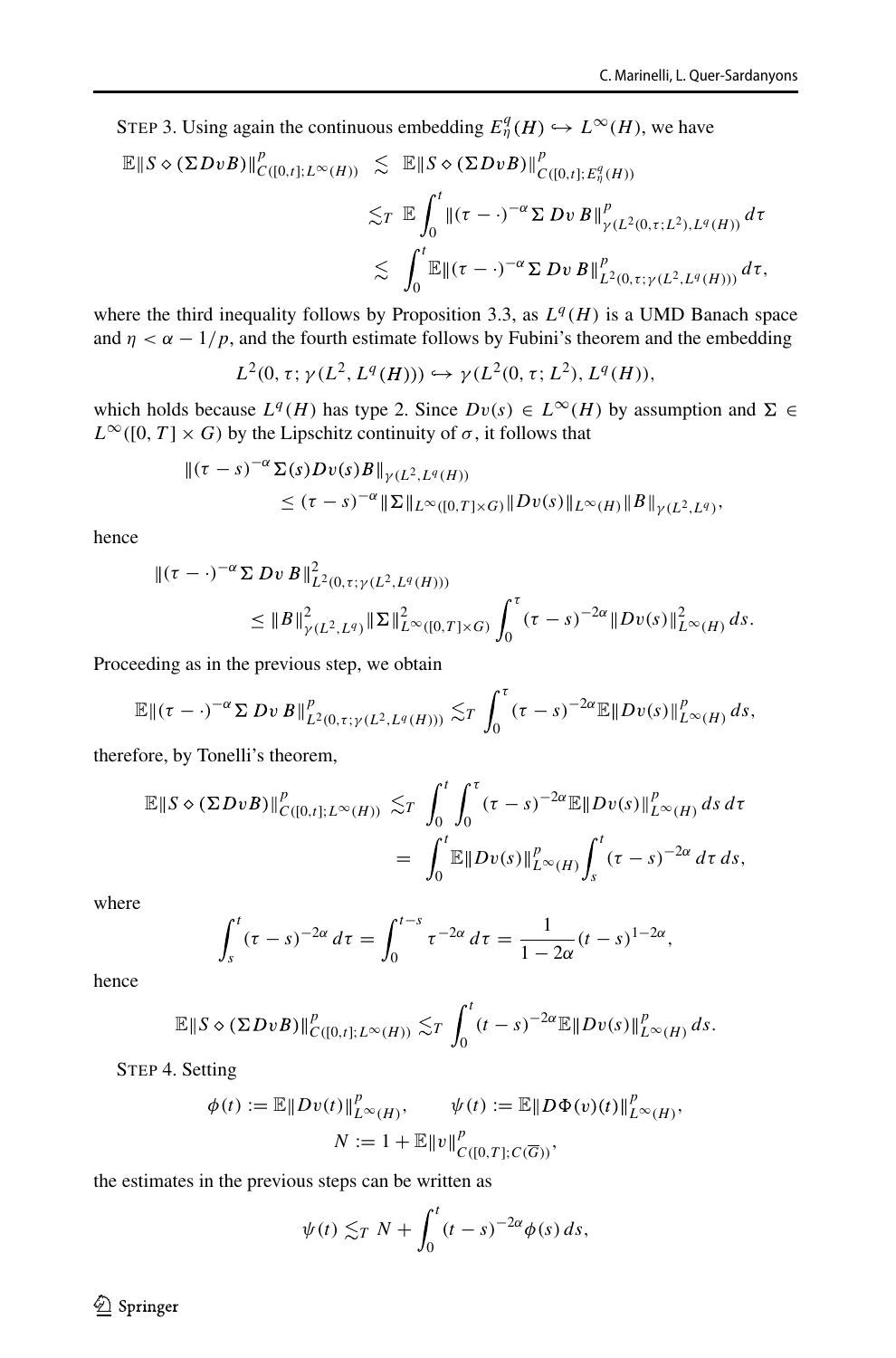hence, using the notation  $h^*(s) := \sup_{r \leq s} |h(r)|$  for any function  $h: \mathbb{R} \to \mathbb{R}$  for which it makes sense,

$$
\psi(t) \lesssim_T N + \phi^*(t) \int_0^t (t-s)^{-2\alpha} ds = N + \frac{1}{1-2\alpha} t^{1-2\alpha} \phi^*(t),
$$

thus also

$$
\psi^*(t) \lesssim_T N + \frac{1}{1-2\alpha} t^{1-2\alpha} \phi^*(t),
$$

from which [\(7\)](#page-9-0) follows.

Let  $u_0$  be identified with the process equal to  $u_0$  for all  $t \in [0, T]$ , which clearly belongs to  $L^p(\Omega; C([0, T]; C(\overline{G})))$  and is such that  $Du_0 \in L^\infty(0, T; L^p(\Omega; L^\infty(G; H)))$ , and introduce the sequence of processes  $(u_n)$ ,  $u_n := \Phi(u_{n-1})$ . Then  $u_n$  converges to *u* in  $L^p(\Omega; C([0, T]; C(\overline{G})))$ , possibly along a subsequence of the type *(kn)*, with constant *k* (if  $\Phi$  is not a contraction, but  $\Phi^k$  is). In particular,  $(u_n)$  is bounded in  $L^p(\Omega; C([0, T]; C(\overline{G})))$ . This in turn implies, thanks to [\(7\)](#page-9-0), that  $(Du_n)$  is bounded in  $L^{\infty}([0, T_0] \times G; L^p(\Omega; H))$ . Let us show that this actually implies that  $(Du_n)$  is bounded in  $L^{\infty}([0, T] \times G; L^p(\Omega; H))$ . In fact, setting

$$
\phi_n(s) := \mathbb{E} \|Du_n(s)\|_{L^{\infty}(H)}^p, \qquad \phi_0 := 1 + \sup_{n \in \mathbb{N}} \mathbb{E} \|u_n\|_{C([0,T];C(\overline{G}))}^p < \infty,
$$

we have already shown that

$$
\phi_{n+1}(t) \lesssim_T \phi_0 + \int_0^t (t-s)^{-2\alpha} \phi_n(s) ds \qquad \forall t \in [0,T],
$$

and that  $(\phi_n^*(T_0))_n$  is bounded. We now proceed by induction: assuming that  $(\phi_n^*(T_0))_n$  is bounded, let us show that  $(\phi_n^*((j + 1)T_0))_n$  is also bounded. Let  $jT_0 < t \le (j + 1)T_0$ . We have

$$
\phi_{n+1}(t) \lesssim_T \phi_0 + \int_0^t (t-s)^{-2\alpha} \phi_n(s) ds
$$
  
=  $\phi_0 + \int_0^{jT_0} (t-s)^{-2\alpha} \phi_n(s) ds + \int_{jT_0}^t (t-s)^{-2\alpha} \phi_n(s) ds,$ 

where  $t > jT_0$  implies  $t - s > jT_0 - s$  and  $(t - s)^{-2\alpha} < (jT_0 - s)^{-2\alpha}$ , hence

$$
\int_0^{jT_0} (t-s)^{-2\alpha} \phi_n(s) \, ds < \int_0^{jT_0} (jT_0 - s)^{-2\alpha} \phi_n(s) \, ds \le \frac{(jT_0)^{1-2\alpha}}{1-2\alpha} \phi_n^*(T_0),
$$

so that

$$
\phi_{n+1}(t) \lesssim_T \phi_0 + \frac{(jT_0)^{1-2\alpha}}{1-2\alpha} \phi_n^*(jT_0) + \int_{jT_0}^t (t-s)^{-2\alpha} \phi_n(s) ds
$$
  

$$
\lesssim_T \phi_0 + \frac{(jT_0)^{1-2\alpha}}{1-2\alpha} \phi_n^*(jT_0) + \phi_n^*((j+1)T_0) \int_{jT_0}^t (t-s)^{-2\alpha} ds,
$$

where

$$
\int_{jT_0}^{t} (t-s)^{-2\alpha} ds = \int_0^{t-jT_0} s^{-2\alpha} ds \le \int_0^{T_0} s^{-2\alpha} ds = \frac{T_0^{1-2\alpha}}{1-2\alpha}.
$$

This in turn implies, taking the supremum over  $[0, (j + 1)T_0]$ ,

$$
\phi_{n+1}^*((j+1)T_0) \lesssim_T \phi_0 + \frac{(jT_0)^{1-2\alpha}}{1-2\alpha} \phi_n^*(jT_0) + \frac{T_0^{1-2\alpha}}{1-2\alpha} \phi_n^*((j+1)T_0).
$$

 $\textcircled{2}$  Springer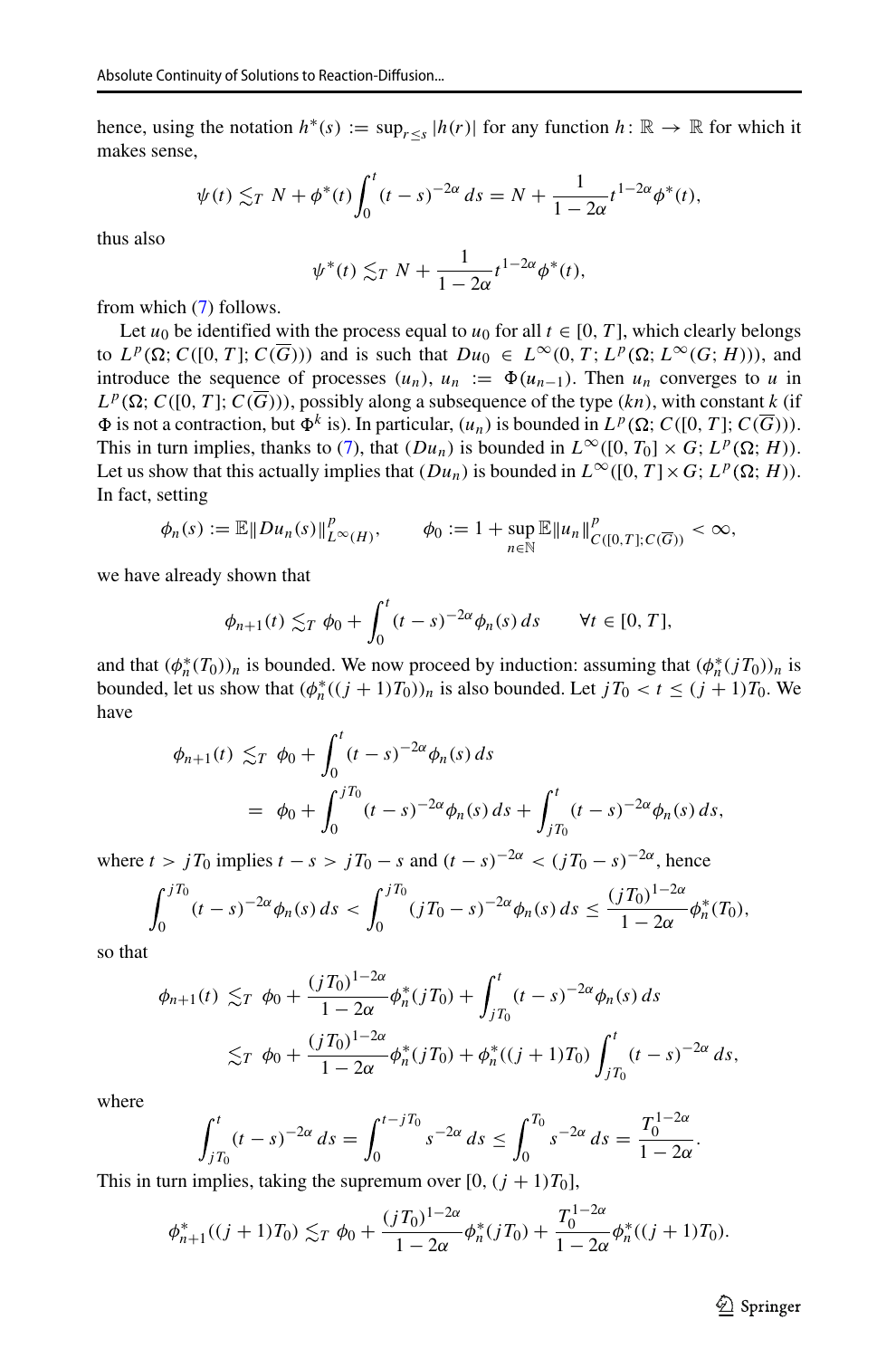$\frac{1}{2}$ 

Since  $\phi_n^*(jT_0)$  is bounded uniformly with respect to *n* by the inductive assumption, we deduce that  $\phi_n^*((j + 1)T_0)$  is bounded uniformly over *n* as well, thus completing the inductive argument. This implies, by a standard argument based on the closure of the Malliavin derivative, that  $u \in L^{\infty}([0, T] \times G; \mathbb{D}^{1, p})$ .

Finally, the equation for *Du* follows immediately by differentiating equation [\(4\)](#page-5-1), upon applying the chain rule for theMalliavin derivative (see, e.g., [\[14,](#page-17-11) Proposition 1.2.4]).  $\Box$ 

#### **3.2 Non-Degeneracy of the Malliavin Derivative**

This section is devoted to study, for any fixed  $(t, x) \in [0, T] \times G$ , the norm of the Malliavin derivative of  $u(t, x)$ . Together with the results of the previous section, we will deduce the existence of the density for the law of the random variable  $u(t, x)$ . Recall that throughout the section we are assuming that  $f$  and  $\sigma$  are globally Lipschitz continuous functions.

We will need an estimate for the norm of  $Du(t, x)$  in

$$
H(a, b) := L2(a, b; LQ2), \qquad 0 \le a < b \le T.
$$

**Proposition 3.4** *Let*  $0 \le a < b \le T$ ,  $p > 2$ , and  $\eta \in \frac{d}{2q}$ ,  $\frac{1}{2} - \frac{1}{p}$ . There exists a *positive constant N, independent of a and b, such that*

$$
\sup_{(t,x)\in[a,b]\times G} \mathbb{E} \|Du(t,x)\|_{H(a,b)}^p \le N(b-a)^{p(1/2-\eta)}.
$$

*Proof* Repeating the proof of Theorem 3.1 with *H* replaced by *H (a, b)*, we get

$$
\sup_{(t,x)\in[0,T]\times G} \mathbb{E} \|Du(t,x)\|_{H(a,b)}^p \le N \sup_{(t,x)\in[0,T]\times G} \mathbb{E} \|v_0(t,x)\|_{H(a,b)}^p,
$$

and, by Lemma 3.2,

$$
\sup_{x \in G} \|v_0(t, x)\|_{H(a, b)}^2 \lesssim \int_a^{t \wedge b} \|S(t - s) \sigma(u(s))B\|_{\gamma(L^2, E_\eta)}^2 ds,
$$

where

$$
\|S(t-s)\sigma(u(s))B\|_{\gamma(L^2,E_{\eta})}\lesssim (t-s)^{-\eta}\big(1+\|u\|_{C([0,T\times\overline{G})}\big)\|B\|_{\gamma(L^2,L^q)}.
$$

Therefore

$$
\sup_{(t,x)\in[0,T]\times G} \mathbb{E} \|Du(t,x)\|_{H(a,b)}^p \lesssim (1 + \|u\|_{L^p(\Omega;C([0,T\times \overline{G}))}^p) \sup_{t\leq b} \left(\int_a^t (t-s)^{-2\eta} ds\right)^{p/2} \lesssim (b-a)^{(1-2\eta)p/2}.
$$

In the next result we establish sufficient conditions under which the norm of the Malliavin derivative of  $u(t, x)$  does not vanish, almost surely.

**Proposition 3.5** Assume that there exists a constant  $c > 0$  such that  $|\sigma(z)| > c$  for all  $z \in \mathbb{R}$  *and that Q is positivity preserving. Let*  $(t, x) \in [0, T] \times G$ *,*  $\alpha \in [0, 1/2]$ *, and*  $\eta \in \left] d/(2q), \alpha - 1/p \right[$ *. If there exist*  $\beta \in [0, 1 - \alpha - \eta]$  *such that* 

<span id="page-13-0"></span>
$$
\lim_{\delta \to 0} \frac{\delta^{\beta}}{\|K(x, \cdot)\|_{H(0,\delta)}} = 0,
$$
\n(8)

*then*  $\|Du(t, x)\|_H > 0$  *almost surely.*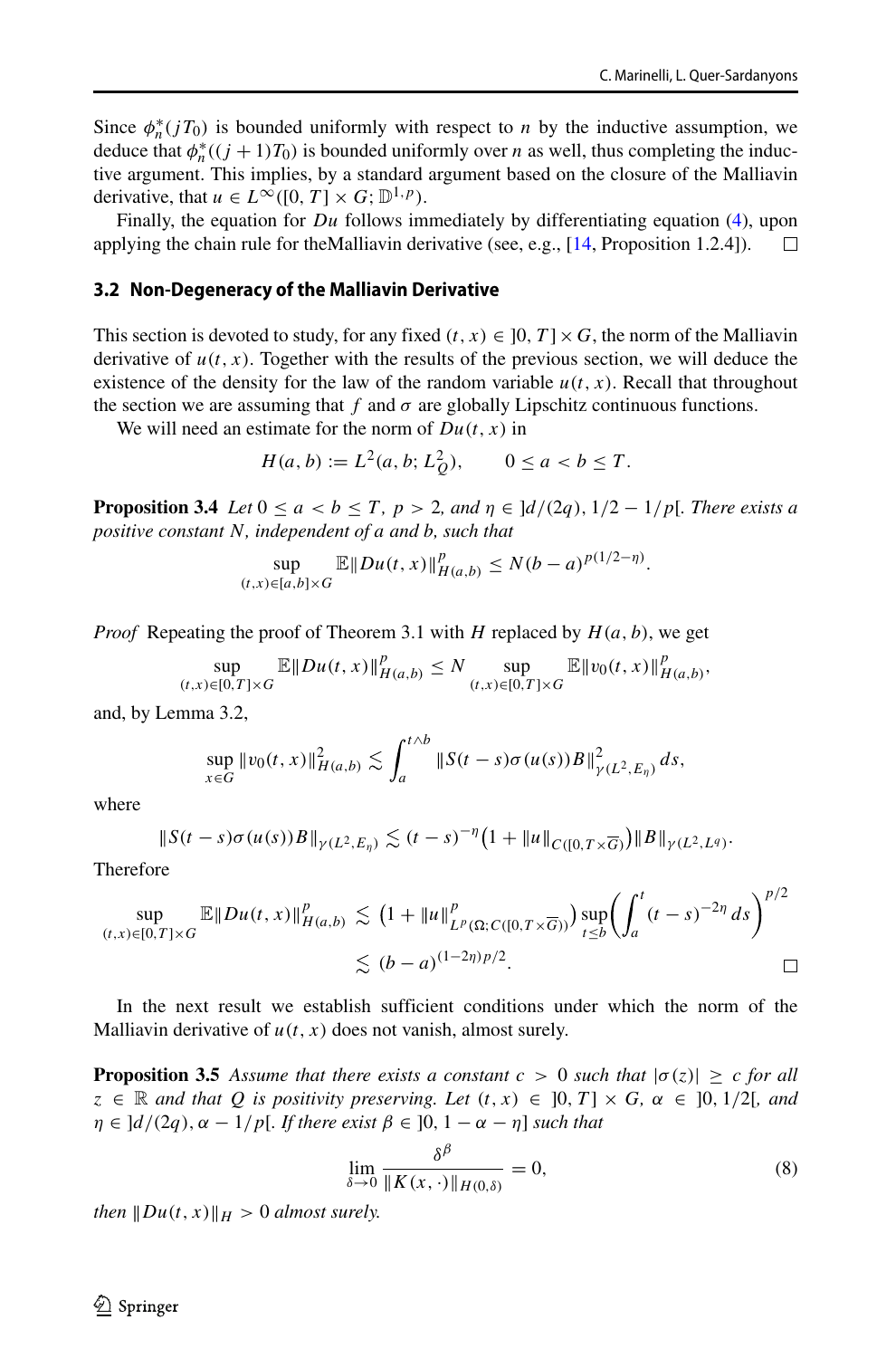$\overline{\phantom{a}}$ 

*Proof* We are going to estimate  $P(\|Du(t, x)\|_H \leq 1/n)$  for  $n \in \mathbb{N}$  and pass to the limit as *n* → ∞. Let  $\delta \in ]0, 1[$ , and set, for compactness of notation,  $H_{\delta} := H(t-\delta, t)$ . The obvious inequality  $\|a + b\| \ge \|a\| - \|b\|$  applied to the expression of *Du* given by Theorem 3.1 yields

$$
|Du(t, x)||_H \geq ||v_0(t, x)||_{H_\delta} - ||S * (FDu)(t, x) + S \diamond (\Sigma Du B)(t, x)||_{H_\delta}.
$$

Hence, simplifying the notation a bit and denoting the second term within the norm on the right-hand side by *Y* ,

$$
\mathbb{P}\big(\|Du(t,x)\|_H\leq 1/n\big)\leq \mathbb{P}\big(\|v_0(t,x)\|_{H_\delta}-\|Y\|_{H_\delta}\leq 1/n\big)=\mathbb{P}\big(\|Y\|_{H_\delta}\geq \|v_0(t,x)\|_{H_\delta}-1/n\big).
$$

Since *Q* as well as the semigroup *S* is positivity preserving, hence *K* is positive, and *σ* :  $\mathbb{R} \to \mathbb{R}$  is continuous, we have

$$
\|v_0(t, x)\|_{H_\delta}^2 = \int_{t-\delta}^t \|K_{t-s}(x, \cdot)\sigma(u(s, \cdot))\|_{L_Q^2}^2 ds
$$
  
\n
$$
= \int_{t-\delta}^t \int_G K_{t-s}(x, y)\sigma(u(s, y)) Q[K_{t-s}(x, \cdot)\sigma(u(s, \cdot))](y) dy ds
$$
  
\n
$$
= \int_{t-\delta}^t \int_G K_{t-s}(x, y)|\sigma(u(s, y))| Q[K_{t-s}(x, \cdot)|\sigma(u(s, \cdot))](y) dy ds
$$
  
\n
$$
\ge c^2 \int_{t-\delta}^t \int_G K_{t-s}(x, y) Q[K_{t-s}(x, \cdot)](y) dy ds
$$
  
\n
$$
= c^2 \int_0^{\delta} \|K_s(x, \cdot)\|_{L_Q^2}^2 ds = c^2 \|K_{\cdot}(x, \cdot)\|_{H(0,\delta)}^2.
$$

This implies that we can use Chebyshev's inequality to write, for *n* sufficiently large,

$$
\mathbb{P}(\|Du(t,x)\|_{H} \le 1/n) \le \mathbb{P}(\|Y\|_{H_{\delta}} \ge c \|K_{\cdot}(x,\cdot)\|_{H(0,\delta)} - 1/n)
$$
  

$$
\le \frac{\mathbb{E}\|Y\|_{H_{\delta}}^p}{\left(c \|K_{\cdot}(x,\cdot)\|_{H(0,\delta)} - 1/n\right)^p},
$$

where, thanks to Theorem 3.1 and Proposition 3.4,

$$
\mathbb{E}||Y||_{H_{\delta}}^p = \mathbb{E}||S * (FDu)(t, x) + S \diamond (\Sigma DuB)(t, x)||_{H_{\delta}}^p
$$
  
\$\leq \delta^{p(1/2-\alpha)} ||Du||\_{L^{\infty}([0, T] \times G; L^p(\Omega; H\_{\delta}))\$  
\$\leq \delta^{p(1-\alpha-\eta)}.

Taking the limit as  $n \to \infty$ , we are left with

$$
\mathbb{P}\big(\|Du(t,x)\|_H=0\big)\lesssim \left(\frac{\delta^{1-\alpha-\eta}}{\|K_\cdot(x,\cdot)\|_{H(0,\delta)}}\right)^p
$$

Since this inequality holds for every  $\delta \in ]0, 1[$ , and the limit of the right-hand side as  $\delta \to 0$  is zero by assumption, it follows that  $\mathbb{P}(|Du(t, x)| | H = 0) = 0$ . is zero by assumption, it follows that  $\mathbb{P}(\Vert Du(t, x)\Vert_{H} = 0) = 0$ .

As an immediate consequence of the above result and of Theorem 3.1 we obtain sufficient conditions for the pointwise absolute continuity of the law of the mild solution to [\(1\)](#page-0-0), thanks to well-known criteria of the Malliavin calculus (see, e.g., [\[14,](#page-17-11) Theorem 2.1.3]).

**Theorem 3.6** *Let*  $u \in L^p(\Omega; C([0, T]; C(\overline{G})))$  *be the unique mild solution to equation* [\(1\)](#page-0-0)*, with f* and  $\sigma$  *Lipschitz continuous and*  $u_0 \in C(\overline{G})$ *. Assume that there exists*  $c > 0$  *such that*  $|\sigma(z)| \ge c > 0$  *for all*  $z \in \mathbb{R}$  *and*  $Q = BB^*$  *is positivity preserving. Let*  $(t, x) \in [0, T] \times G$ *,*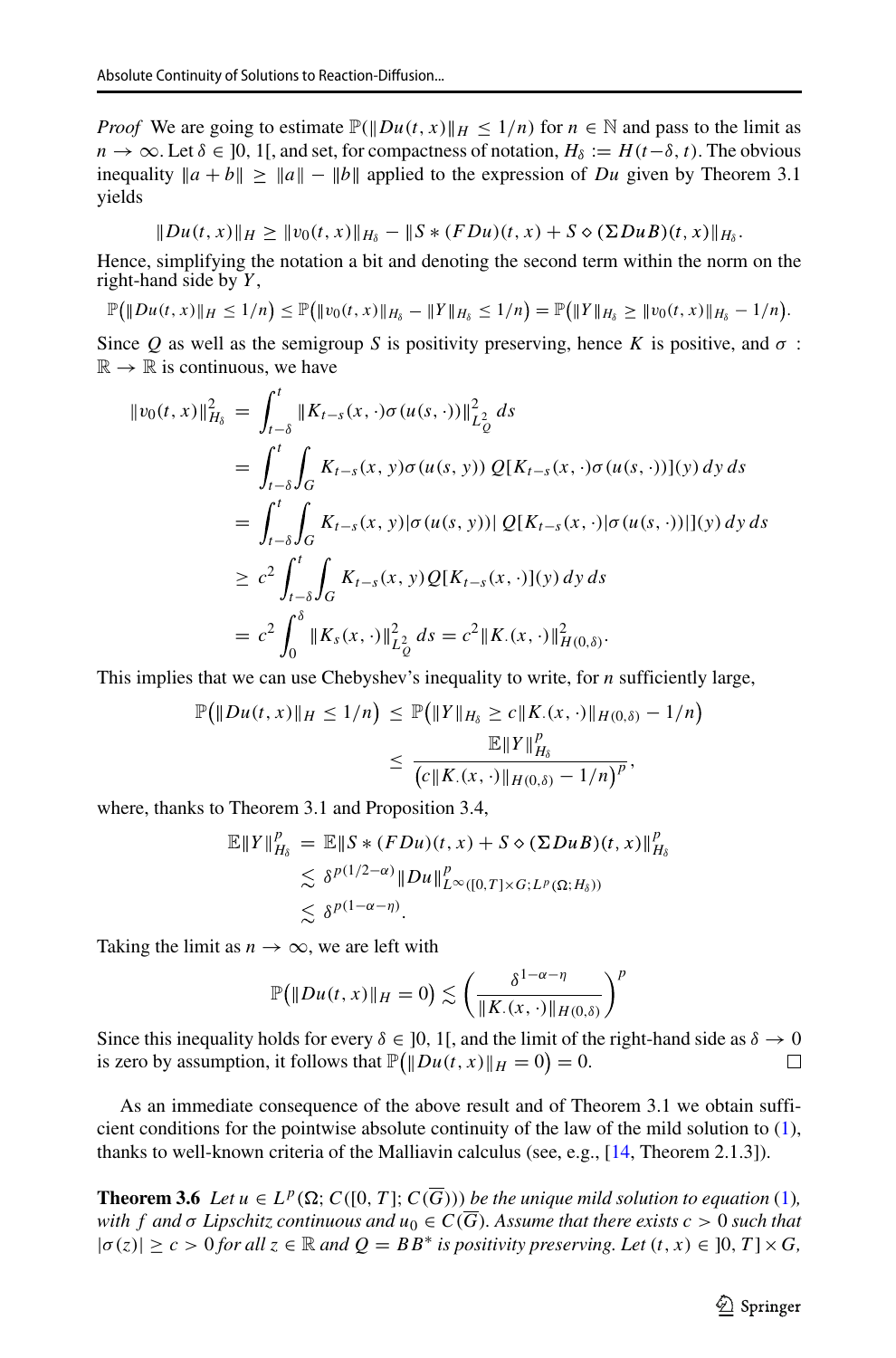*α* ∈ [0*,* 1/2[*, and η* ∈  $\lfloor d/(2q)$ *, α* − 1/*p*[*. If there exist*  $β ∈ [0, 1 − α − η]$  *such that* [\(8\)](#page-13-0) *is fulfilled, then the law of the random variable*  $u(t, x)$  *is absolutely continuous with respect to Lebesgue measure.*

*Example 3.7* Assume that *A* has compact resolvent in  $L^2$ . Since *A* is accretive and selfadjoint, there exist an orthonormal basis  $(e^k)_{k \in \mathbb{N}}$  of  $L^2$  and a sequence  $(\lambda_k)_{k \in \mathbb{N}} \geq 0$  such that  $e^k \in D(A)$ ,  $A e^k = \lambda_k e^k$  and  $\lim_{k \to \infty} \lambda_k = +\infty$ . Moreover, let  $B = (I + A)^{-m}$ , with *m* ∈ N, and fix  $(t, x)$  ∈  $]0, T] \times G$ . Since  $Q = (I + A)^{-2m}$ , one has, for any  $\delta \in ]0, 1[$ ,

$$
||K_{\cdot}(x,\cdot)||_{H(0,\delta)}^{2} = \int_{0}^{\delta} \int_{G} K_{s}(x,\cdot)[QK_{s}(x,\cdot)](y) \, dy \, ds
$$
  
\n
$$
= \int_{0}^{\delta} \sum_{k\geq 0} (1+\lambda_{k})^{-2m} \langle K_{s}(x,\cdot), e^{k} \rangle_{L^{2}}^{2} \, ds
$$
  
\n
$$
= \int_{0}^{\delta} \sum_{k\geq 1} (1+\lambda_{k})^{-2m} e^{-2s\lambda_{k}} |e^{k}(x)|^{2} \, ds
$$
  
\n
$$
= \frac{1}{2} \sum_{k\geq 1} (1+\lambda_{k})^{-2m} \lambda_{k}^{-1} (1-e^{-2\delta\lambda_{k}}) |e^{k}(x)|^{2}.
$$

Moreover, we have that

$$
1 - e^{-2\delta\lambda_k} \ge \frac{2\delta\lambda_k}{1 + 2\delta\lambda_k} \ge \frac{2\delta\lambda_k}{1 + 2\lambda_k}.
$$

Hence

$$
||K_{\cdot}(x,\cdot)||_{H(0,\delta)}^2 \geq \delta \sum_{k\geq 1} (1+\lambda_k)^{-2m} (1+2\lambda_k)^{-1} |e^k(x)|^2.
$$

Assuming that  $x \in G$  is such that there exists  $k \in \mathbb{N}$  for which  $e^{k}(x) \neq 0$ , the quantity

$$
C_x := \sum_{k \ge 1} (1 + \lambda_k)^{-2m} (1 + 2\lambda_k)^{-1} |e^k(x)|^2
$$

is strictly positive. Therefore we have  $||K_{\cdot}(x, \cdot)||_{H(0,\delta)}^2 \ge C_x \delta$ , i.e.

$$
\frac{\delta^{1/2}}{\|K_{\cdot}(x,\cdot)\|_{H(0,\delta)}} \leq C_{x}^{-1/2},
$$

which implies that condition  $(8)$ , hence also the assumptions of Theorem 3.6, are satisfied if we can find  $\alpha$  and  $\eta$  such that  $1 - \alpha - \eta > 1/2$ . This is possible if *m* is sufficiently large, so that  $B \in \gamma(L^2, L^q)$  with *q* large and  $d/(2q)$  is smaller than, say, 1/4.

### <span id="page-15-0"></span>**4 Reaction-Diffusion Equations**

Let us now consider equation [\(1\)](#page-0-0) in the general case, i.e. assuming that  $f : \mathbb{R} \to \mathbb{R}$  is an odd polynomial with negative leading coefficient. As already observed, we could also assume that  $x \mapsto f(x) - \lambda x$  is decreasing for some  $\lambda \ge 0$ , locally Lipschitz continuous, and with polynomial growth.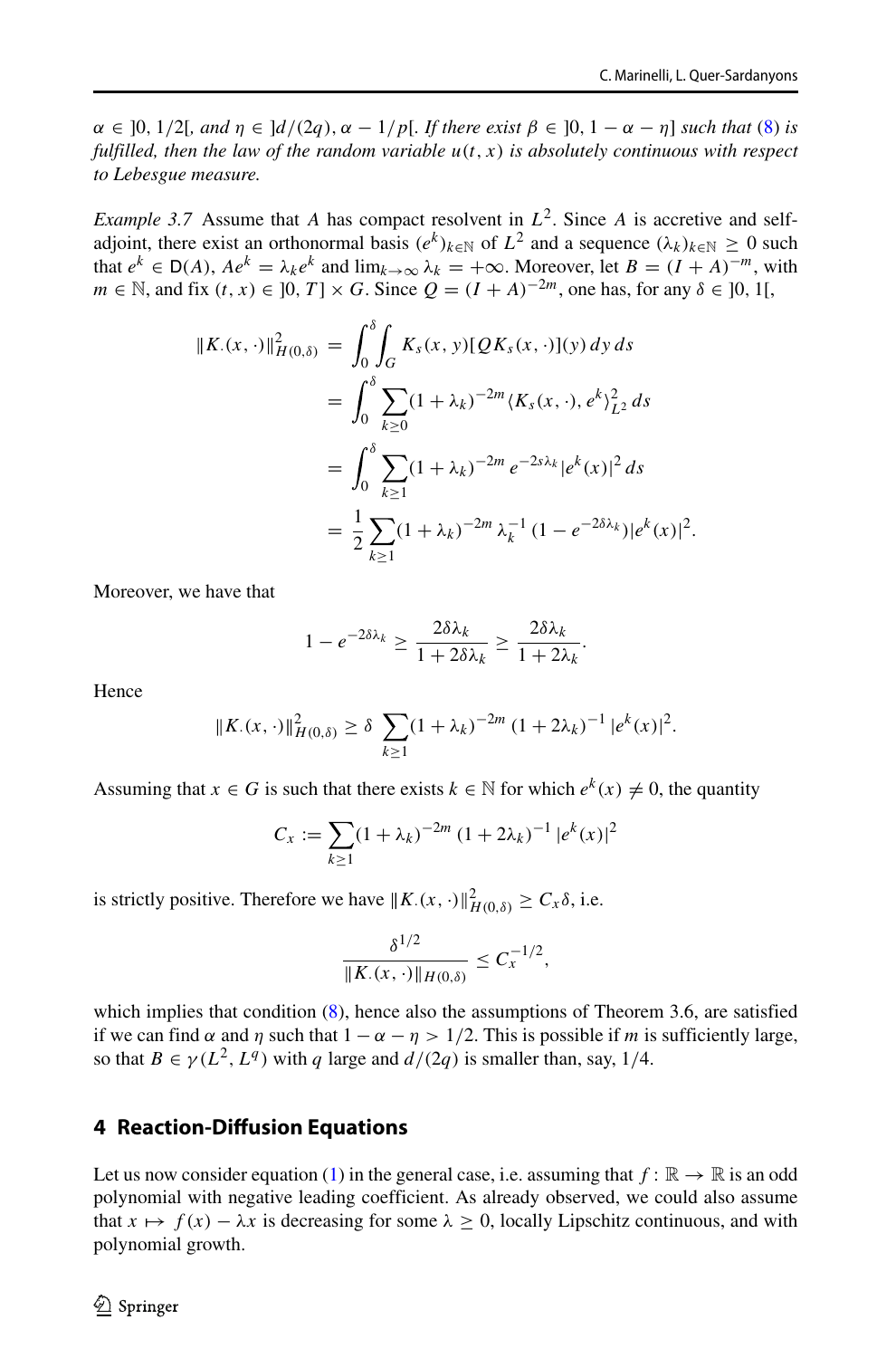Let  $u_0 \in C(\overline{G})$ , and  $u \in L^p(\Omega; C([0, T]; C(\overline{G})))$  be the unique mild solution to equa-tion [\(1\)](#page-0-0), the existence of which is guaranteed by Proposition 2.5. For every  $n \in \mathbb{N}$ , consider the function  $f_n: \mathbb{R} \to \mathbb{R}$  defined as

$$
f_n(x) = \begin{cases} f(x), & |x| \le n, \\ f(nx/|x|), & |x| > n. \end{cases}
$$

Then  $f_n$  is Lipschitz continuous, and the equation

$$
du_n(t) + Au_n(t) dt = f_n(u_n(t)) dt + \sigma(u_n(t)) B dW(t), \qquad u(0) = u_0,
$$

admits a unique mild solution  $u_n \in L^p(\Omega; C([0, T]; C(\overline{G})))$ . Moreover, by construction of *u* (see [\[6\]](#page-17-3)),  $u_n$  coincides with *u* on the stochastic interval [[0,  $T_n$ ]], where the stopping time *Tn* is defined as

$$
T_n := \inf \{ t \geq 0 : ||u_n(t)||_{C(\overline{G})} \geq n \} \wedge T,
$$

and  $\lim_{n\to\infty} T_n = T$  almost surely. In particular,  $u_n \to u$  in  $L^r(\Omega; C([0, T]; C(\overline{G})))$  for all *r* ∈ [1, *p*[. Let *t* ∈ ]0, *T*] be arbitrary but fixed and set, for every *n* ∈ N,

$$
\Omega_n := \big\{\omega \in \Omega : t \leq T_n(\omega)\big\}.
$$

Since  $(T_n)$  is a sequence of stopping times monotonically increasing to *T* as  $n \to \infty$ ,  $(\Omega_n)$ is a sequence in  $\mathcal F$  monotonically increasing to  $\Omega$  as  $n \to \infty$ . Clearly  $\{t\} \times \Omega_n \subset [0, T_n]$ , hence  $u(t) = u_n(t)$  on  $\Omega_n$ , as an identity in  $C(\overline{G})$ . This implies that  $u(t, x) = u_n(t, x)$ on  $\Omega_n$  for every  $x \in G$ . Moreover, as  $f_n$  is Lipschitz continuous, Theorem 3.1 implies that  $u_n(t, x) \in \mathbb{D}^{1, p}$  for every  $x \in G$ , for all  $p \ge 1$ . We have thus shown that  $u(t, x) \in$  $\mathbb{D}^{1,p}_{loc}$ , with localizing sequence  $(\Omega_n, u_n(t, x))$  (cf. [\[1,](#page-17-13) §III] or [\[14,](#page-17-11) §1.3.5]). This implies that  $u(t, x)$  is Malliavin differentiable, i.e. that there exists a random variable  $Du(t, x)$ , independent of the chosen localizing sequence, such that  $Du(t, x) = Du_n(t, x)$  on  $\Omega_n$ .

We are now in the position to state and prove the main result of the paper.

**Theorem 4.1** Let  $u \in L^p(\Omega; C([0, T]; C(\overline{G})))$  be the unique mild solution to [\(1\)](#page-0-0) with *initial datum*  $u_0 \in C(G)$ *. Assume that*  $Q = BB^*$  *is positivity preserving and that there exists*  $c > 0$  *such that*  $|\sigma(z)| \ge c > 0$  *for all*  $z \in \mathbb{R}$ *. Let*  $(t, x) \in [0, T] \times G$ ,  $\alpha \in [0, 1/2]$ *, and*  $\eta \in \left\{ \frac{d}{2q}, \alpha - \frac{1}{p}\right\}$ . If there exist  $\beta \in [0, 1 - \alpha - \eta]$  such that

$$
\lim_{\delta \to 0} \frac{\delta^{\beta}}{\|K(x, \cdot)\|_{H(0,\delta)}} = 0,
$$

*then the law of the random variable u(t, x) is absolutely continuous with respect to the Lebesgue measure on* R*.*

*Proof* Let  $(t, x) \in G_T$  be arbitrary but fixed. Then, by the Bouleau-Hirsch criterion (see [\[1,](#page-17-13) Proposition 7.1.4]), it suffices to prove that  $\|Du(t, x)\|_{H} > 0$  almost surely. Since  $f_n$ is Lipschitz continuous for all  $n \in \mathbb{N}$ ,  $\|Du(t, x)\|_H > 0$  on  $\Omega_n$  for all  $n \in \mathbb{N}$ . This readily implies that  $\|Du(t, x)\|_{H} > 0$  almost surely: assume by contradiction that there exists  $\Omega' \subset$  $\Omega$  with strictly positive probability such that  $\|Du(t, x)\|_H = 0$  on  $\Omega'$ . Since  $\Omega_n$  increases monotonically to  $\Omega$ , there exists  $n_0 \in \mathbb{N}$  such that  $\mathbb{P}(\Omega'') > 0$ , where  $\Omega'' := \Omega_{n_0} \cap \Omega'$ . In particular, by definition of  $\Omega_{n_0}$ , one has  $||Du(t, x)||_H > 0$  on  $\Omega''$  because  $\Omega'' \subset \Omega_{n_0}$ . This is clearly a contradiction, because  $\Omega'' \subset \Omega'$ . The claim is thus proved. is clearly a contradiction, because  $\Omega'' \subset \Omega'$ . The claim is thus proved.

*Remark 4.2* Very minor adjustments allow to consider the case where  $\sigma : \mathbb{R} \to \mathbb{R}$  is locally Lipschitz continuous with linear growth. In fact, the construction of a unique global solution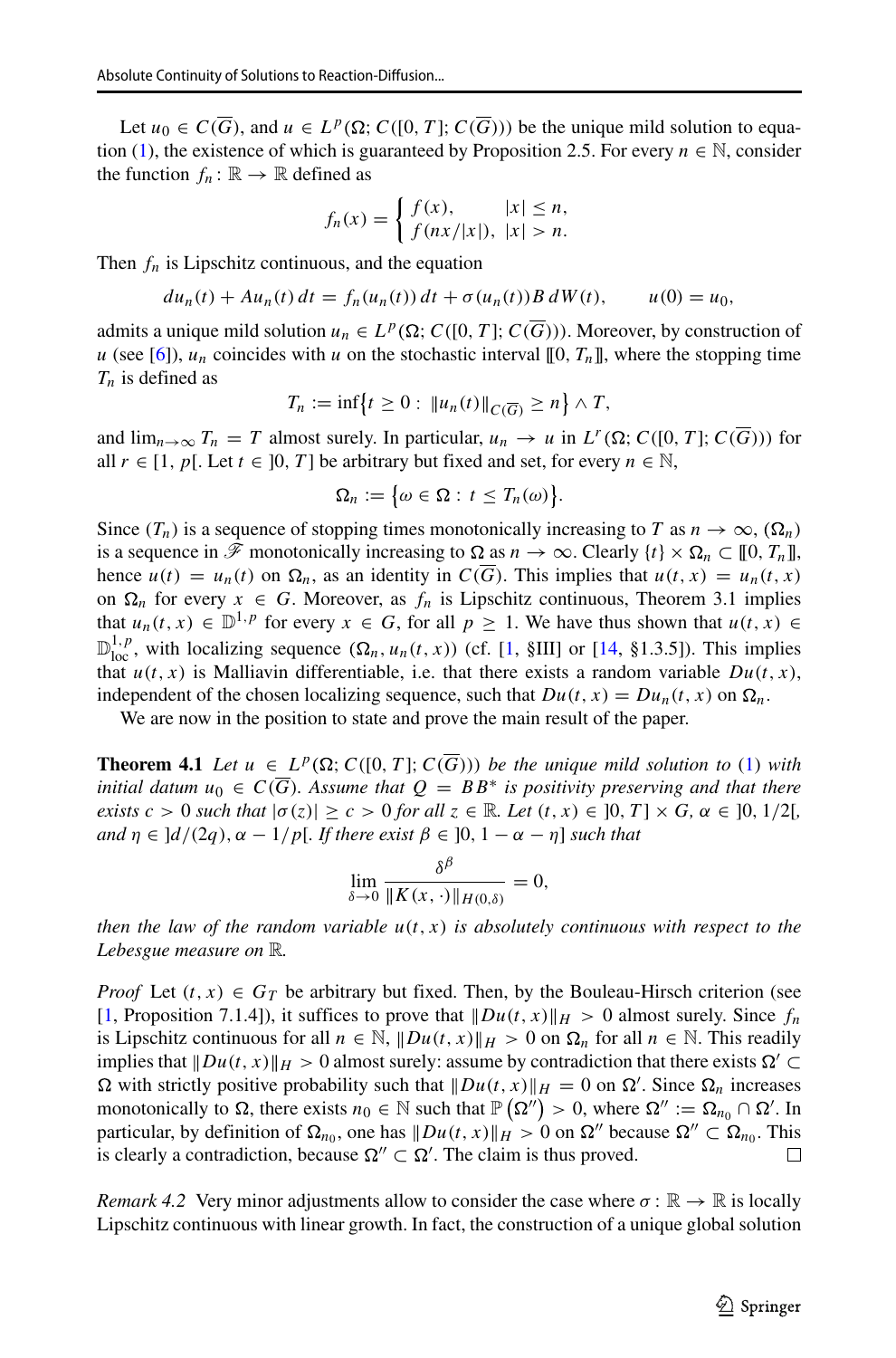is obtained again by *récollement* of local solutions (see [\[6\]](#page-17-3)), and the above reasoning can be repeated almost verbatim.

*Remark 4.3* The setting of Example 3.7 obviously satisfies the assumptions of Theorem 4.1.

**Acknowledgments** The authors thank the anonymous referees for a careful reading of the manuscript. The first-named author is sincerely grateful to Prof. S. Albeverio for several very pleasant stays at the Interdisziplinäres Zentrum für Komplexe Systeme, Universität Bonn, where most of the work for this paper was done. The second-named author is supported by the grants MTM2015-67802P and PGC2018-097848-B-I00 (Ministerio de Economía y Competitividad).

**Open Access** This article is licensed under a Creative Commons Attribution 4.0 International License, which permits use, sharing, adaptation, distribution and reproduction in any medium or format, as long as you give appropriate credit to the original author(s) and the source, provide a link to the Creative Commons licence, and indicate if changes were made. The images or other third party material in this article are included in the article's Creative Commons licence, unless indicated otherwise in a credit line to the material. If material is not included in the article's Creative Commons licence and your intended use is not permitted by statutory regulation or exceeds the permitted use, you will need to obtain permission directly from the copyright holder. To view a copy of this licence, visit [http://creativecommonshorg/licenses/by/4.0/.](http://creativecommonshorg/licenses/by/4.0/)

### **References**

- <span id="page-17-13"></span>1. Bouleau, N., Hirsch, F.: Dirichlet Forms and Analysis on Wiener Space. Walter de Gruyter & Co., Berlin (1991). MR 1133391 (93e:60107)
- <span id="page-17-9"></span>2. Cerrai, S.: Stochastic reaction-diffusion systems with multiplicative noise and non-Lipschitz reaction term. Probab. Theory Related Fields **125**(2), 271–304 (2003). MR 1961346 (2004a:60117)
- <span id="page-17-4"></span>3. Dalang, R.C.: Extending the martingale measure stochastic integral with applications to spatially homogeneous s.p.d.e.'s. Electron. J. Probab. **4**(6), 29 (1999). MR 1684157
- <span id="page-17-10"></span>4. Dalang, R.C., Quer-Sardanyons, L.: Stochastic integrals for spde's: a comparison. Expo. Math. **29**(1), 67–109 (2011). MR 2785545
- <span id="page-17-12"></span>5. Janson, S.: Gaussian Hilbert Spaces. Cambridge University Press, Cambridge (1997). MR 1474726 (99f:60082)
- <span id="page-17-3"></span>6. Kunze, M., van Neerven, J.: Continuous dependence on the coefficients and global existence for stochastic reaction diffusion equations. J. Differ. Equat. **253**(3), 1036–1068 (2012). MR 2922662
- <span id="page-17-5"></span>7. Marinelli, C.: Well-posedness for a class of dissipative stochastic evolution equations with Wiener and Poisson noise, Seminar on Stochastic Analysis, Random Fields and Applications VII, pp. 187–196. Birkhäuser/Springer, Basel (2013). MR 3380100
- <span id="page-17-6"></span>8. Marinelli, C.: On well-posedness of semilinear stochastic evolution equations on *Lp* spaces. SIAM J. Math. Anal. **50**(2), 2111–2143 (2018). MR 3784905
- <span id="page-17-2"></span>9. Marinelli, C., Nualart, E., Quer-Sardanyons, L.: Existence and regularity of the density for solutions to semilinear dissipative parabolic SPDEs. Potential Anal. **39**(3), 287–311 (2013). MR 3102988
- <span id="page-17-7"></span>10. Marinelli, C., Scarpa, L.: Refined existence and regularity results for a class of semilinear dissipative SPDEs. Infin. Dimens. Anal. Quantum Probab. Relat. Top. **23**(2), 2050014, 34 (2020). <https://doi.org/10.1142/S0219025720500149>
- 11. Marinelli, C., Scarpa, L.: Well-posedness of monotone semilinear SPDEs with semimartingale noise, arXiv[:1805.07562](http://arxiv.org/abs/1805.07562) (2018). To appear in Séminaire de Probabilités
- <span id="page-17-8"></span>12. Marinelli, C., Scarpa, L.: A variational approach to dissipative SPDEs with singular drift. Ann. Probab. **46**(3), 1455–1497 (2018). MR 3785593
- <span id="page-17-0"></span>13. Márquez-Carreras, D., Mellouk, M., Sarrà, M.: On stochastic partial differential equations with spatially correlated noise: smoothness of the law. Stochastic Process. Appl. **93**(2), 269–284 (2001). MR 1828775
- <span id="page-17-11"></span>14. Nualart, D. The Malliavin Calculus and Related Topics, 2nd edn. Springer-Verlag, Berlin (2006). MR 2200233 (2006j:60004)
- <span id="page-17-1"></span>15. Nualart, D.: Application of Malliavin calculus to stochastic partial differential equations, A minicourse on stochastic partial differential equations, Lecture Notes in Math., vol. 1962, pp. 73–109. Springer, Berlin (2009). MR 2508774 (2010g:60156)